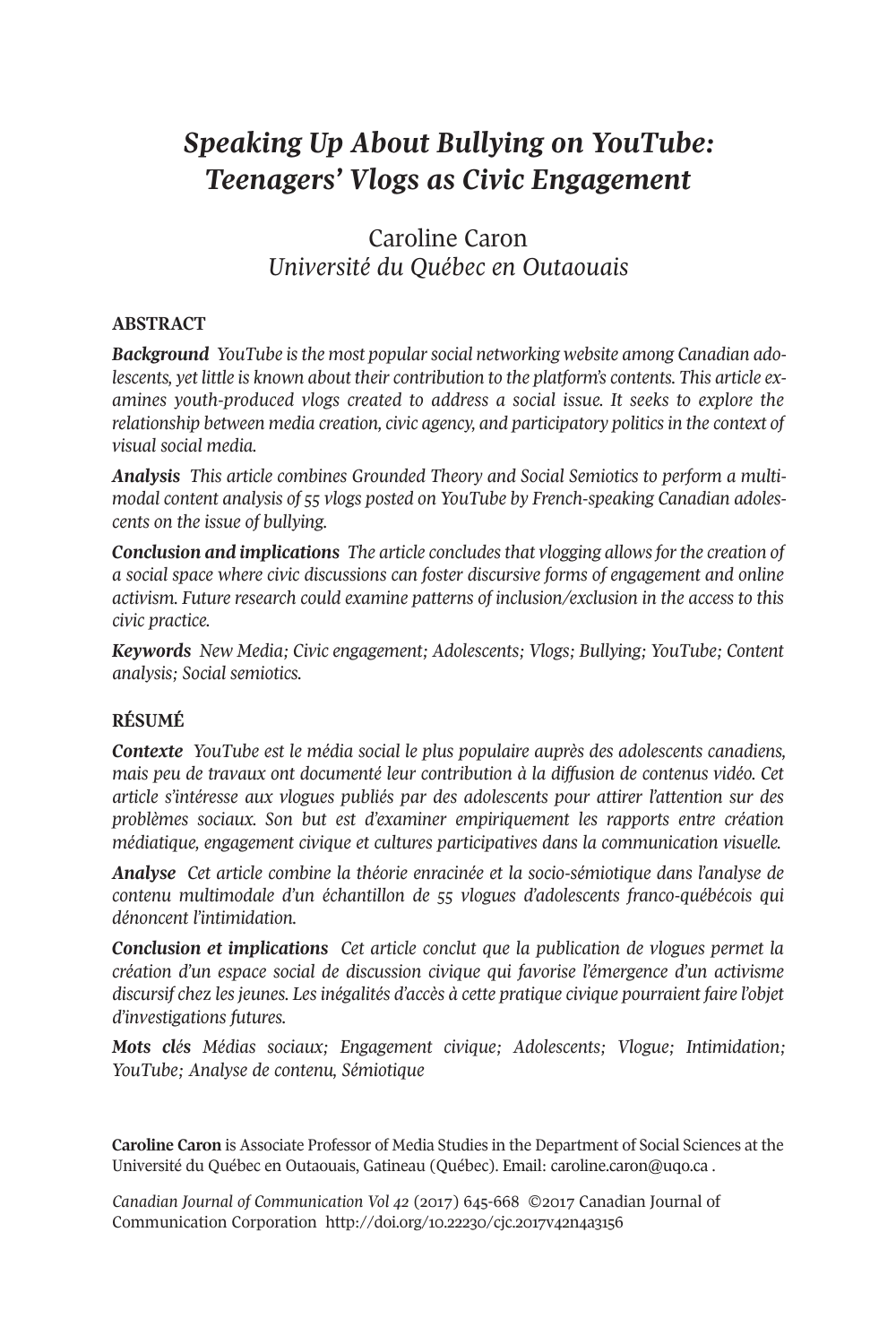### **Introduction**

Literature on youth civic engagement, new media<sup>1</sup>, and participatory cultures has seriously undermined mainstream di[sc](#page-19-0)ourses and lay theories regarding political apathy among teenagers and young adults<sup>2</sup> (see Milner, 2005; Putnam, 2000). Over the past ten years, research findings have repeatedly shown how young people's disaffection from political parties and traditional politics can neither be equated with indifference nor lack of contribution to their communities of belonging. In close connection with the fast-evolving realm of digital technology and the emergence of online civic cultures, civic engagement and political participation are, indeed, being reshaped and ascribed new meanings, with the resulting effect of complicating inherited notions of citizenship (Dahlgren, 2006; 2007; Dahlgren & Alvares, 2013). According to Brian Loader, Ariadne Vromen, and Michael Xenos (2014), not only do contemporary digitally mediated environments open up new opportunities for young people to massively participate in public arenas of discussion, they also offer new means for participation, namely through multiple channels and patterns of communication, which are horizontal, individualized, and deinstitutionalized. The complexity of this new condition calls for the development of apt conceptual tools, to which these authors are contributing with their concept of the "networked young citizen":

Networking young citizens are farless likely to become members of political or civic organizations such as parties or trades unions; they are more likely to participate in horizontal or non-hierarchical networks; they are more project orientated; they reflexively engage in lifestyle politics; they are not dutiful but self-actualizing; their historical reference points are less likely to be those of modern welfare capitalism but rather global information networked capitalism and their social relations are increasingly enacted through a social media networked environment. (p. 145)

Loader, Vromen, and Xenos's (2014) analytical concept seems particularly suitable in light of the substantial evidence gathered over the last decade from research conducted in Western countries on contemporary forms of civic engagement among teenagers and young adults (see Banaji & Buckingham, 2013; Dahlgren, 2007; Hirzalla & van Zoonen, 2011; Loader, 2007a; Media Awareness Network, 2011; Vissers & Stolle, 2014). This field of inquiry has mapped out some of the participatory forms of civic and political engagement as they are occurring online, yet leaving researchers with a crucial need for adequate conceptual tools and sophisticated theoretical frameworks. Striving to catch up with fast-evolving digital media practices among young people around the world, researchers face constant technological changes, evolving differentiated uses of information and communications technologies (ICTs), and pressing methodological challenges. Yet, it can be argued that the massive and enthusiastic engagement of young people with new media is not only redefining civic engagement and political participation, but politics and political culture as well. Cathy Cohen and Joseph Kahne (2012) put forward this argument when they surveyed three thousand Americans aged 15 to 25 about their patterns of internet use in relationship to civic engagement and political organizing and participation. They found that this generation is highly connected (96 percent can access the internet through electronic devices)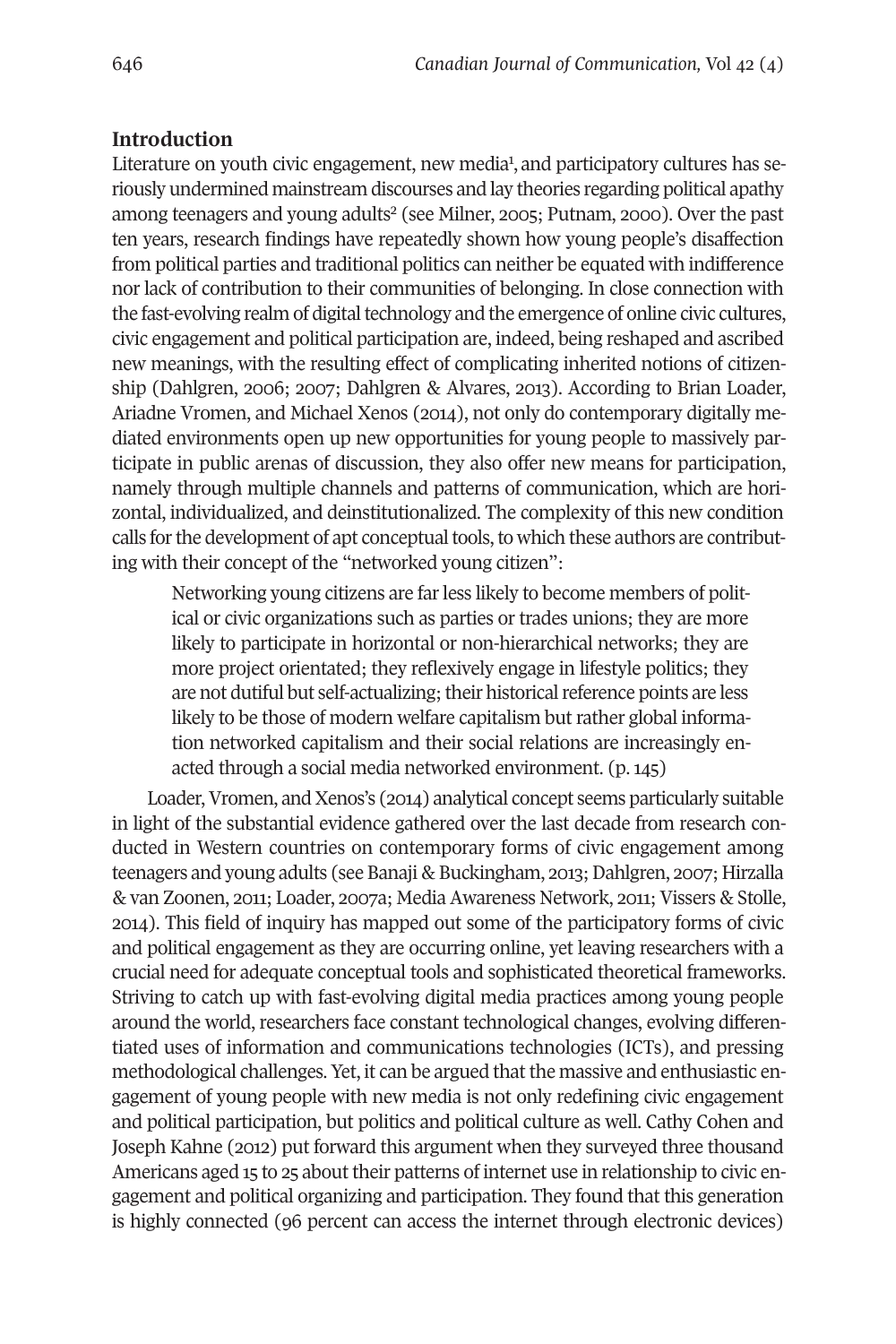and that 78 percent of them use social network sites (SNSs) on a weekly basis. Over the few months preceding the survey, 41 percent of the participants had been politically active, either by sharing humorous videos or political caricatures with others (20 percent), by sharing political comments or news (17 percent), or through commenting on a blog or news related to a political campaign, candidate, or issue. These daily interactions not only enable youth participation in public discussions and debates, according to Cohen and Kahne (2012), young people's massive engagement with new media for political talk and civic purposes is indeed reshaping American political landscape into what they term a culture of "participatory politics."

Within the "engagement paradigm" (Loader, 2007b), findings such as Cohen and Kahne's have been taken as ample evidence for the fulfilment of the civic and democratic promises of the Web 2.0, as anticipated by cultural theorists Howard Rheingold (2008) and Henry Jenkins (2009) in their much-cited writings on participatory cultures. Allowing every internet user to participate according to her/his own interests, affinities, and preferred modes of expression, digital media expands and opens up opportunities for "ordinary" citizens to affirm themselves within the public realms of communication, including websites, wikis, discussion forums, social networking sites (SNSs), and self-made videos, to name only a few. Participatory culture is the term these authors use to capture the social, cultural, and technological context that emerges from this reconfigured media system:

Participatory culture is emerging as the culture absorbs and responds to the explosion of new media technologies that make it possible for average consumers to archive, annotate, appropriate, and recirculate media content in powerful new ways. … [It] is reworking the rules by which school, cultural expression, civic life, and work operate. …We are [thus] moving away from a world in which some produce and many consume media toward one in which everyone has a more active stake in the culture that is produced. (Jenkins, 2009, pp. 8, 10, 12)

Rheingold (2008) states that when young internet users create digital content such as blogs, wikis, and videos, they do more than take up an opportunity to "get involved" and "do something" about a topic or issue they care about; they are exercising and developing their own public voice, a critical feature of citizenship seen as a cornerstone of democracy.Defined as a process of media creation through which self-creativity and expression are tied to civic participation in the form of an online presence written into a text, a public voice is individualized and active, yet it is also collective and generative. According to Rheingold (2008), when a public voice comes forward in a digital media text and meets the voices of others, it becomes the common ground for the creation of a public. As such:

By writing a blog post about an issue, a blogger brings together people whose only common interest is the issue addressed, bringing about "a relation among strangers" that would probably not otherwise exist. Creating a wiki about a local issue has the potential to precipitate a public that can inform itself, stage debates, even organize collective action. (p. 102)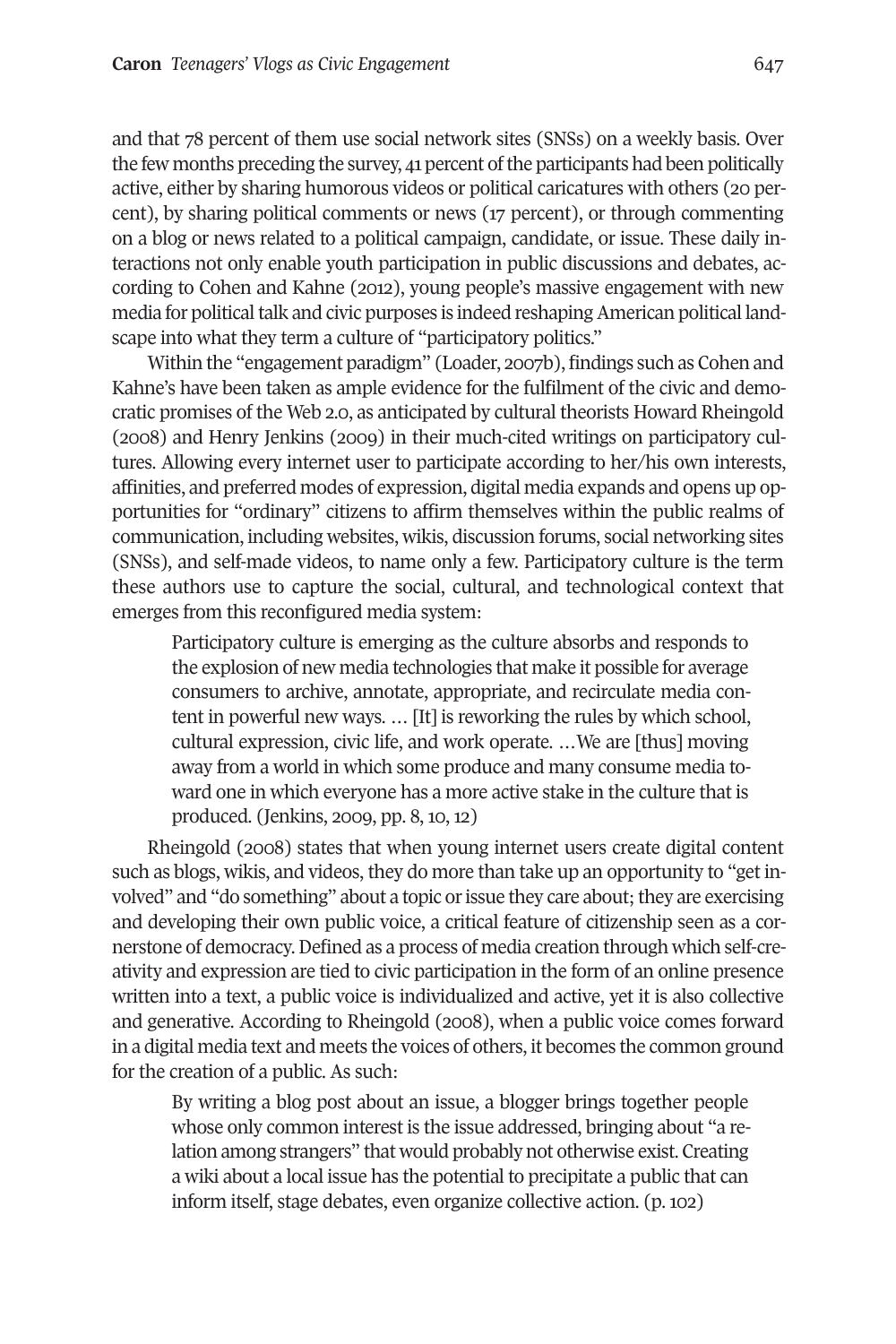As illustrated, media creation is key to Jenkins (2009) and Rheingold's (2008) understanding of the civic and democratic potential of digital media in the twenty-first century. Yet, the amount of research conducted to assess the authors' predictive theory has paid little attention to the public voices of young people, as they are enacted through their self-created media texts. Indeed, a significant portion of the literature builds on large-scale research surveys, as in the case of Cohen and Kahne's (2012), to document self-declared uses of digital technology by young people. Although accounting for the frequency, intensity, and types of uses of new media and SNSs among teenagers and young adults, this stream of research says little about the public voices of young people online, their contribution to the production of culture, and how youthproduced digital media might be theoretically linked to civic engagement and methodologically investigated. Another stream of research relies on large-scale surveys for developing a grounded analytical typology of ICT's uses for civic and political purposes, which would allow analytical distinctions between offline and online modes of political participation (see Hirzalla & van Zoonen, 2011; Vissers & Stolle, 2014). Although instructive and crucial to the advancement of suitable analytical tools in the field, these studies do not approach civic engagement and participation as the enactment of a public voice within a digital media text, nor its circulation through digital networks. Therefore it is not surprising that little research has been conducted to investigate the very content of digital med[ia](#page-19-2) that young people create and distribute online, when researching youth citizenship. <sup>3</sup> To further complicate this situation, it appears that media content analysis, a long-standing research method in media studies, needs both adaptation and innovation in order to be appropriately applied to new media (Altheide & Schneider, 2013; Herring, 2004).

Lumping interaction within the concept of civic engagement, the "engagement paradigm" seems to have lost track of Jenkins (2009) and Rheingold's (2008) focus on the media creator's civic agency, as this creator would assert her/his public voice through self-produced media texts.Arguably, sharing news with Facebook friends and creating a citizen's news website are not equally acknowledgeable as forms of youth civic engagement. It is, however, simplistic and also misleading to simply add up all kinds of self-reported interactive acts through large-scale surveys in order to support the claim of a global renewal of youth civic engagement fuelled by teens' fascination with new media. This article argues that assessing the civic potential of digital media requires not only numbers and typologies of participatory acts in cyberspace, but also, it calls for qualitative small-case investigations of adolescents' public voices, as they are *enacted* in youth-produced digital media texts such as blogs, tweets, posts, and videos posted on social network sites (SNSs).As noted by scholar Patricia Lange (2014), "new forms of civic engagement[among youth] exhibit an 'actualizing citizenship' dynamic [that] is accomplished by using social technologies and media that 'maximize self-expression'. … What is [now] needed are studies that describe and analyze opportunities for achieving actualized citizenship, particularly through video-mediated forms of witnessing, analysis and commentary" (p. 99).

Findings discussed in this article are drawn from a qualitative content analysis of 55 vlogs posted on YouTube by French-speaking adolescents from the province of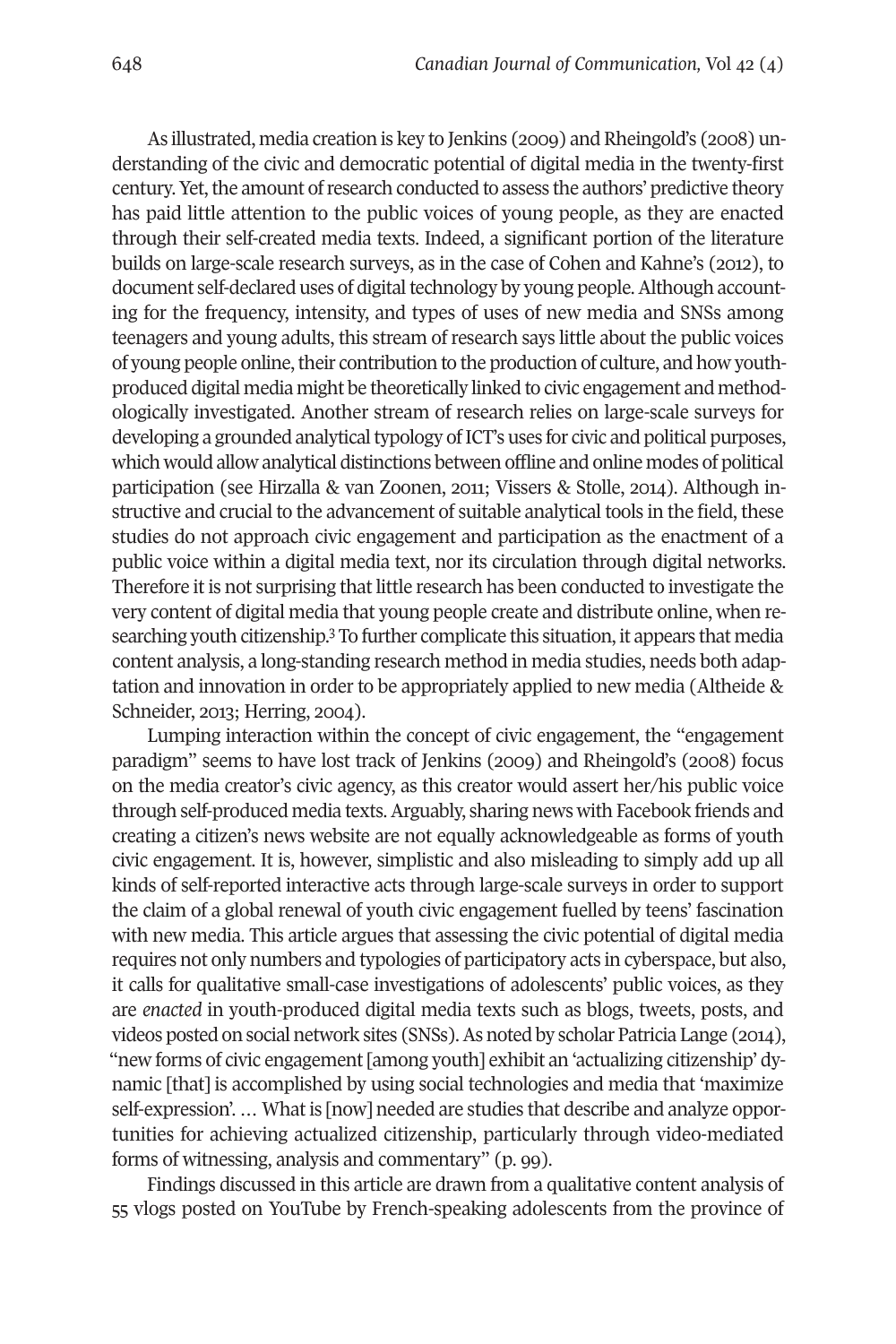Québec between 2011 and 2014 that address the topic of bullying. They show that vloggers' public voices are discursively chained together, thus creating what Paul Gee (2005) terms a "semiotic social space" (SSS). This analysis suggests that vlogs are enacting a form of youth citizenship that is achieved through mediated discursive acts (by contrast to political organizing, for instance), yet political in that it challenges the silencing of teenagers' voices in Québec's social and policy discourse on school bullying. This in-depth examination of youth civic engagement through teenagers' vlogs seeks to contribute to methodological and conceptual developments in the intersecting fields of youth civic engagement, ICT-enabled politics, and participatory media. At this intersection, influential authors such Henry Jenkins (2009), Howard Rheingold (2008), and Peter Dalhgren (2006, 2007) have contributed to the development of a sociocultural approach to online youth civic cultures that is challenging classic notions and understandings of youth politics and activism.

### **Investigating youth civic engagement online**

How does one define online civic engagement, as it undergoes countless transformations and is being updated even as we are trying to capture it? What counts, or should count, as civic engagement? What are the material traces that can account for youth online civic engagement? This set of questions raises conceptual, methodological, and theoretical considerations that are complicated by the lack of consensus among scholars about what constitutes civic engagement and how it should be investigated.In this context, the first step for a researcher is to be aware, and explicit, about his/her *chosen* theoretical perspective.

### *Defining civic engagement*

According to Sara Vissers and Dietlind Stolle (2014), no consensus can be found in the literature on how to define civic engagement and political participation. Indeed, both terms are frequently used interchangeably along with many others, such as participation, civic participation, digital activism, participatory culture, and political participatory culture. This lack of conceptual clarity and boundaries hinders the development of a grounded empirical understanding of new media's potential for youth civic engagement. When every act of participation online is deemed civic in nature, researchers are prevented from investigating and differentiating this social practice from other kinds of online participation, such as entertainment or peer-to-peer interaction and socialization. Yet, Shakuntala Banaji and David Buckingham (2013) caution that narrow definitions can also raise problems as the social uses of new media scholars are trying to account for are in a constant state of reshaping due to the ever-changing nature of digital technology. Meanwhile, loose conceptual boundaries are unhelpful to enmesh civic engagement from online acts of participation and interaction that are neither civic in intent nor in effect (Zuckerman, 2014).

Some scholars suggest that what distinguishes civic engagement from political participation is that the former encompasses the latter. For example, Banaji and Buckingham (2013) build on Dahlgren's (2007) contributions to define civic engagement as non-commercial, altruistic acts produced in the public sphere. This definition includes but is not restricted to political participation, which refers to a more limited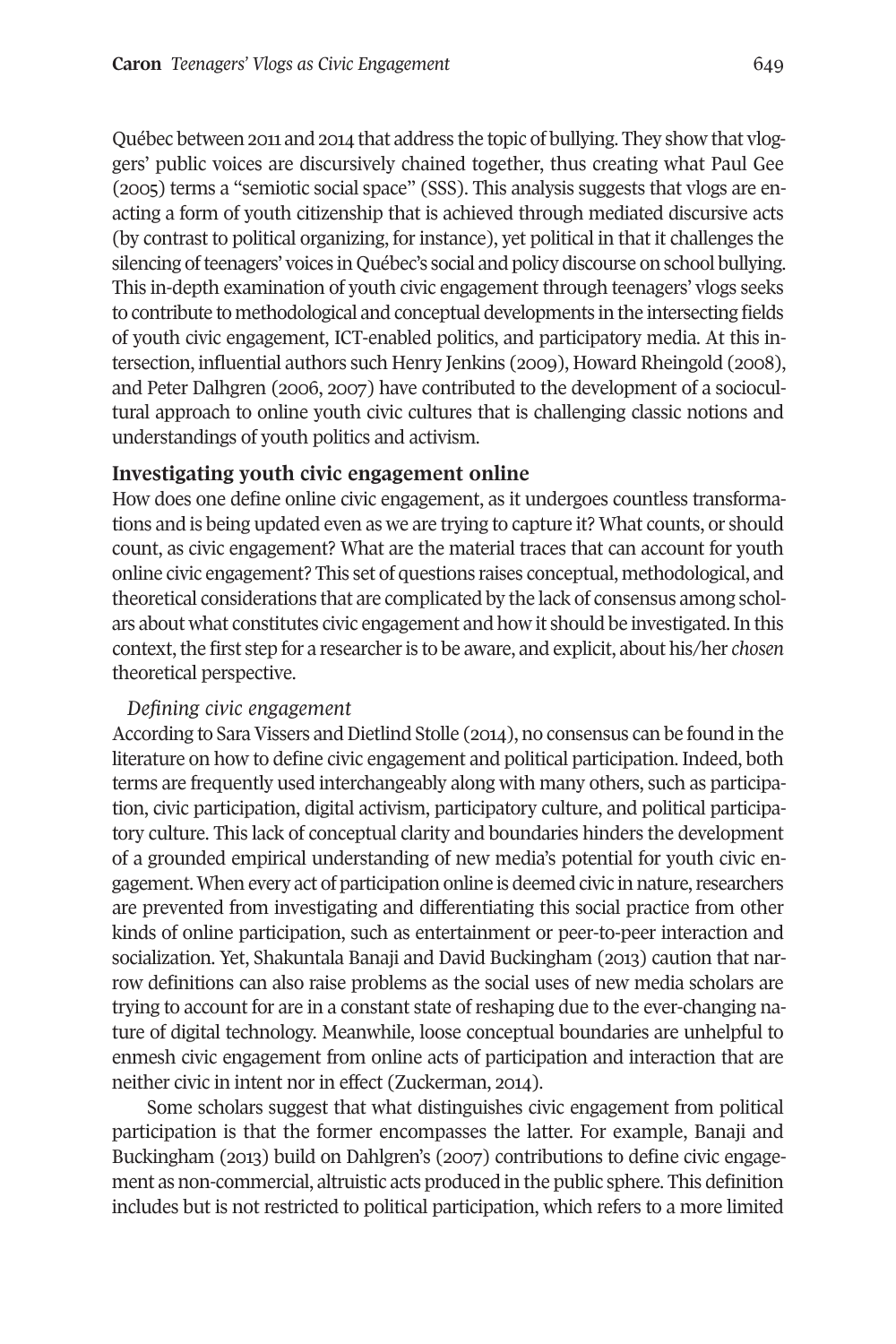subgroup of activities, encompassing various acts that are illustrative of citizens' work and solidarity in opposing adverse political forces. This is in the spirit of Hirzalla and van Zoonen's (2011) understanding of civic participation as including all electoral and non-electoral activities. At the operational level, this conceptualization of civic participation is enacted through interpersonal discussions regarding social and political issues or any other concern deemed of public concern. This understanding draws this article toward digital media texts produced by teenagers with the purpose of addressing a social issue that teenagers care about.

This chosen perspective parallels what Nico Carpentier (2016) labels the sociological approach in current research trends of participatory media cultures with a focus on the study of participation. According to Carpentier (2016), the sociological approach:

casts a very wide net [on participation] ... [that] includes many (if not all) types of human interaction, in combination with interactions with texts and technologies. … In contrast, the political approach produces a much more restrictive definition of participation, which refers to the equalisation of powerinequalities in particular decision-making processes. (pp. 71–72).

Adolescents are excluded from formal politics and decision-making processes. If scholars are to account for the meaningful ways through which they engage in social processes of active citizenship, an expanded definition of participation and civic engagement is required. A sociological approach does not restrict its understanding of civic engagementto collective forms of action aimed atimpacting political decision-making.As Patricia Lange (2014) notes, the rise of new media technologies has allowed adolescents to develop new civic styles, often individualized yet directed toward the well-being of a community. As such, it is only "[w]hen civic engagement is broadly defined as forming attachments to others and helping achieve common goals, [that] kids' ability to share information and tackle civic problems through media becomes more visible" (p. 97).

*Why vlogs? Why bullying?*

Vlogs are a new genre in computer-mediated communication (CMC), with their contents being similar to those of blogs, except they are rendered through videos (Frobenius, 2009; Snelson, 2015). A distinctive feature of vlogs is that their creators, called *vloggers*, appear physically in their media text and express themselves verbally. Usually recorded at home, with a laptop or desktop webcam, vlogs are generally short in length (between two and five-minutes long). They are disseminated by the vlogger through her/his YouTube profile, named *channel*, or through another online video sharing site where other users can watch, comment, and share them with their own networks (Frobenius, 2014).As such, we can understand vlogs as a video genre in itself that coexists with a multitude of video genres on video sharing networking sites (see Burgess & Green, 2009; Strangelove, 2010). To date, little research has investigated the content of youth-produced vlogs. One notable exception is Chareen Snelson's (2015) recent study, which indicated that school-related topics were among the most popular themes dealt with by teenage American vloggers.

In Canada, survey research data shows that young Canadians rate YouTube and Facebook as their preferred websites, with 75 percent and 57 percent popularity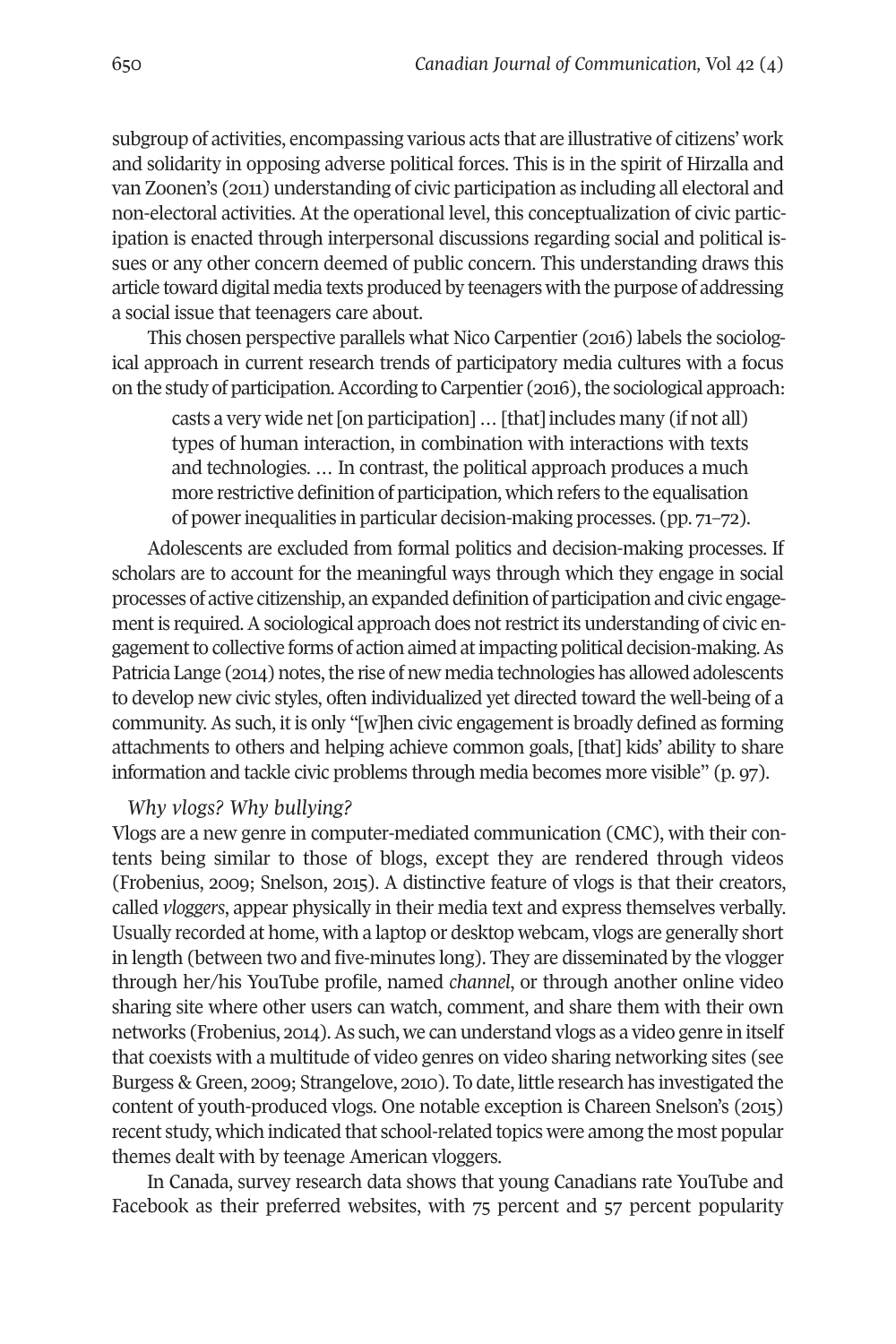(MediaSmarts, 2015). But this data is devoid of any information regarding Canadian teens' contributions to media content circulation on these platforms, which leads to the assumption that young internet users are only passive consumers of digital media, not contributors. Yet previous exploratory research on YouTube shows that teenage Franco-Québécois vloggers are active contributors to and very vocal about the issue of bullying (Caron, 2014).

Caroline Lepage, Diane Marcotte, and Laurier Fortin (2006) define bullying as a set of "negative physical, verbal or emotional actions, which happen repeatedly, in order to hurt those targeted, aiming to create a power imbalance between the bully and the bullied" (p. 228 [*translation added*]). Overthe past five years, bullying has garnered increased attention in the province of Québec. For example, the Jasmin Roy Foundation (n. d.) was created in 2010 to "fight discrimination, bullying and violence against primary school children and high school students." Further, in recent years, parents and teenagers from several cities have rallied to expose bullying and request public funding for prevention and professional support within Québec's elementary and high schools. In November 2011, the suicide of Marjorie Raymond, a victim of bullying, made headlines in mainstream media, raising the level of public concern regarding the issue. The following year, in 2012, the National Assembly of Québec passed an Act to make it mandatory for every elementary and secondary school to implement an action plan aimed at preventing and ending bullying within their premises (Normandin, 2012). Again in 2012, the Québec government provided funding to support the creation of a research chair as part of its Government Strategy Against Bullying and Violence in the Schools (Faculté des sciences de l'éducation, Université Laval, 2017; Gouvernement du Québec, 2017).In 2014, Québec's premier presided over a provincewide forum that aimed to provide the foundation for a new Concerted Action Plan to Prevent and Counter Bullying (Gouvernement du Québec, 2012). Since then, bullying has consistently occupied space in mainstream media discourses.

Bullying has been acknowledged in Québec as a social issue requiring immediate action from institutional stakeholders; little room has been made, however, for students to voice their own opinions and perspectives on what bullying is and how it should be addressed. In this context, teenagers' vlogs on bullying might provide valuable first-hand accounts, enabling researchers to explore adolescents' public voices conveyed through digital media making with regards to civic engagement.

#### **A grounded theory approach**

This research is informed by the interpretative paradigm, which acknowledges the contingency and socially constructed nature of knowledge. It combines Grounded Theory Method (GTM), founded by Barney Glaser and Anselm Strauss (1967), with emergent qualitative media content analysis (Altheide, Coyle, DeVriese, & Schneider, 2010; Altheide & Scheinder, 2013). GTM is "a systematic, inductive, and comparative approach for conducting inquiry for the purpose of constructing a theory [that] encourage[s] researchers' persistent interaction with their data, while remaining constantly involved with their emerging analysis" (Bryant & Charmaz, 2007, p. 1). This constructivist approach to knowledge production moves away from the positivist paradigm under which Bernard Berelson first developed (quantitative) content analysis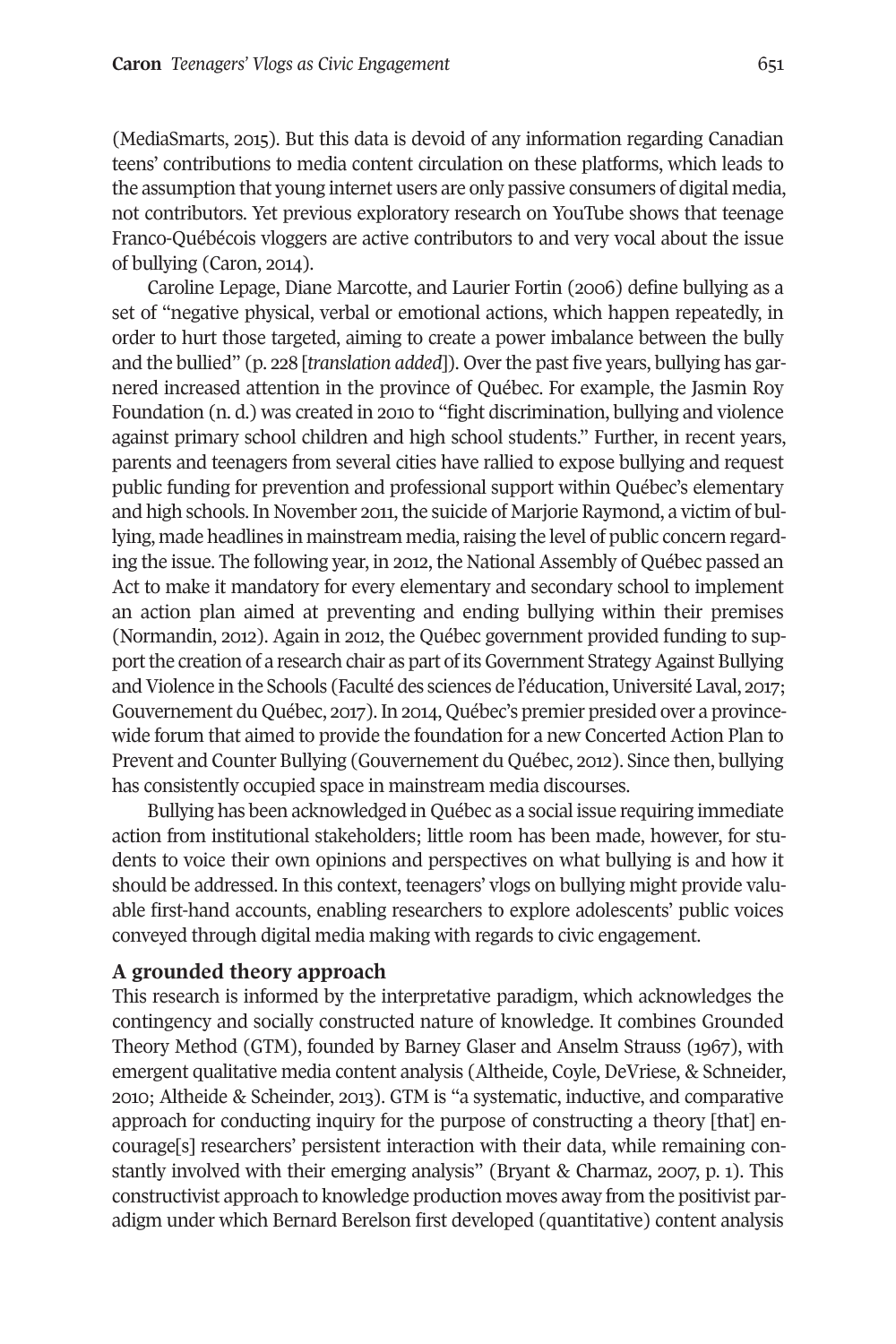(CA), which sought to achieve a systematic, objective, and replicable description of media contents still found in media and communication research methods textbooks (seeKrippendorff, 2013). By contrast, a qualitative approach to media content analysis seeks to "understand culture, social discourse, and social change" and includes "an integrated and conceptually informed method, procedure, and technique forlocating, identifying, retrieving, and analyzing documents for their relevance, significance, and meaning" (Altheide & Schneider, 2013, p. 5).

Compiling a sample of vlogs on YouTube raised technical challenges and required extensive efforts and patience (see also Caron, Raby, Mitchell, Théwissen-Leblanc, & Prioletta, 2017). For instance, using keywords in the YouTube search engine led to countless results, bringing up a significant amount of units that were irrelevant to the study. The keywords "bullying" (*intimidation*, in French) and "bullying vlog" (*intimidation vlog*, in French) generated 203,000 and 5,630 results respectively, which included dozens and dozens of unrelated videos or videos produced by community organizations, businesses, or adult YouTubers. Using video suggestions provided by the platform (displayed in the "related videos" section) has proven more effective, although generating numerous pages of irrelevant or unrelated results that had to be removed from the collected data. Between May 5 and August 28, 2014, a purposeful sample of 55 vlogs was finally compiled (see Appendix 1). Although not initially intended to be so, it is equally representative of female ( $n = 27$ ) and male adolescents ( $n = 28$ ) vloggers. To be included, a vlog had to meet the following criteria: 1) bullying is the main topic addressed; 2) the media creator is a teen; 3) this teen is Québécois and addresses her/his audience in French; 4) the vlog was created away from any adult supervision and was not a mandatory school assignment; and 5) the vlog was published over the past four years (between the summer of 2010 and summer of 2014). The criteria used to acknowledge that a teen was Québécois were the vloggers' accent—which is very distinct from native speakers from France or from other locations in Canada—and the cues provided by the vloggers, such as self-identification and place-based information such as the name and location of their high school. Also, the focus put on self-motivated forms of youth participation explains why vlogs created in the context of school assignments were excluded from the sample.As the video creators would make explicit mentions of the assignment in the videos, these videos were easy to identify.

What is specific in GTM is that "[d]ata collection and analysis proceed simultaneously and each informs and streamlines the other" (Bryant & Charmaz, 2007, p. 1). According to François Guillemette and Jason Luckerhoff (2009), three interrelated processes are at play: 1) data exploration through codification or categorization; 2) theoretical statements and sophistication through empirical checks; and 3) theoretical saturation and a proposed grounded theory. Through repeated close-textual readings of vlogs, it was found that vloggers' verbal statements were of particular relevance to the study and were thus chosen as the main unit of analysis. Over time, the stated purpose of a vlog, the themes addressed by the vlogger, his/her demonstrated emotions, and the verbal cues (tone, pitch, and particular uses of language) were chosen as meaningful units to be coded in order to grasp the civic intent as embodied and performed by the vloggers. These procedures were driven by the theoretical sensitivity of Gunther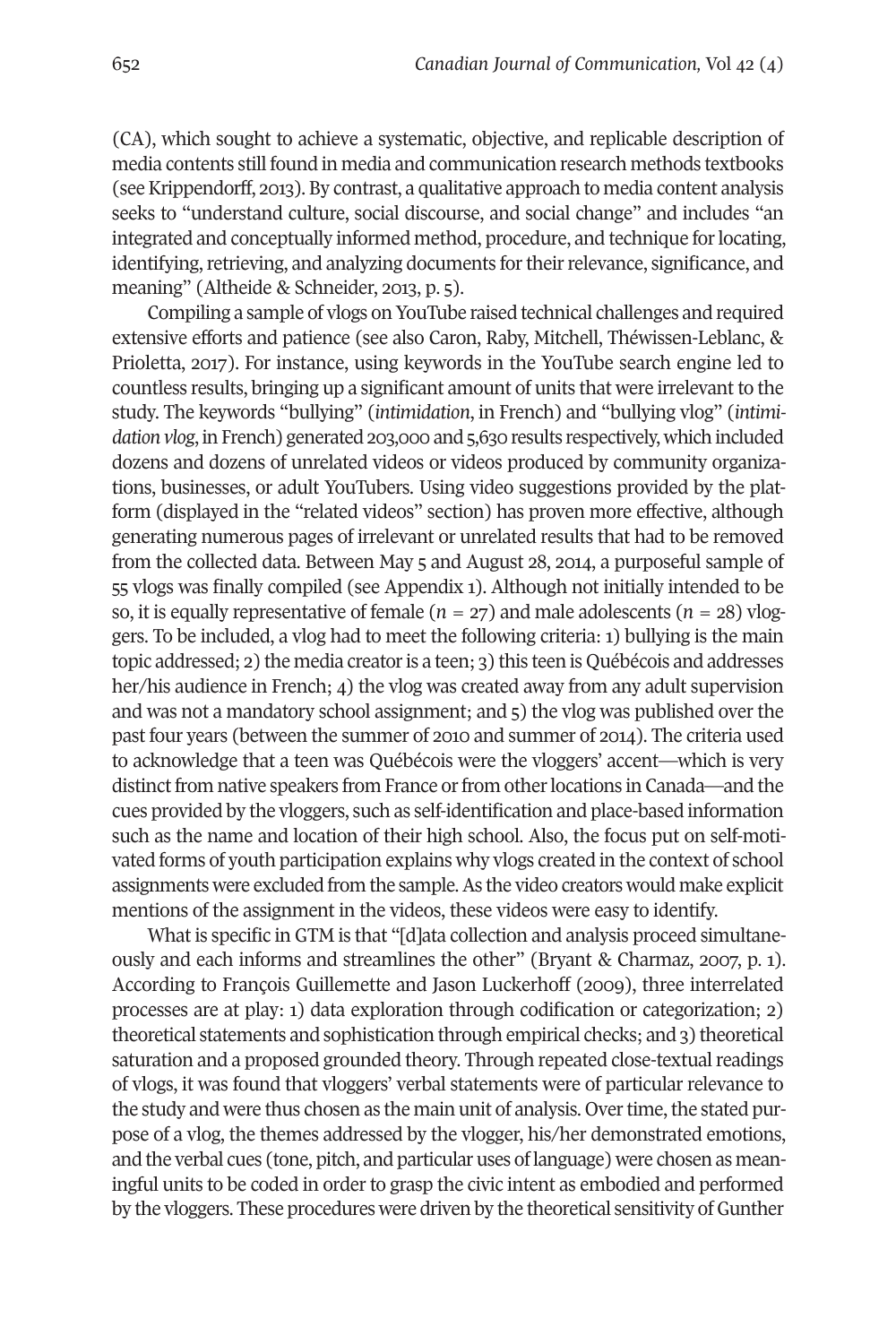Kress' (2010) Multimodal Social Semiotics, which centres on the interplay of human agency, language, and meaning-making in processes of communication: "Multimodal Social Semiotics deals with entities in which meaning and form appear as an integrated whole, a sign, [which] are always newly made according to the interests of sign-makers in specific social environments" (p. 61).

Kress (2010) insists that those who produce media texts always fill two roles: designers and rhetors. By making choices, the designer of a message makes several decisions in relation to the semiotic resources available to her/him in a specific situation: the internet user has to decide, for example, whether her/his message will be best conveyed through a blog, a post, a text message, or a video. As a rhetor, s/he also needs to assess the situation of communication in order to create a message successful at catching the attention of others and at being interpreted by a given discursive community. That is to say that sign making is always self-interested in that it is motivated by a desire to give outward expression to one's feelings, thoughts, and opinions. This is not solely for the sake of self-expression but for the message to be interpreted as a prompt by others, therefore triggering social interaction:

At all times, communication is a response to a 'prompt': a gaze might produce a *spoken comment*; that leads to an *action* [and so on]. … Communication has happened when a participant's *attention* has focused on some aspect of the communication; she or he has taken that to be a *message* and has *framed* aspects of that message as a *prompt* for her or himself. That *prompt* has been *interpreted*, becoming a new inward sign, and it in turn leading, potentially, to further communicational action. The semiotic sequence *attention* è *framing* è *interpretation* is ceaseless (italics in original, Kress, 2010, p. 32).

According to Kress (2010), a self-produced media text is a response to previous prompts, meant for other participants to interpret and respond to, thus contributing to the creation and sustainability of social relations. This theoretical framework redefines vlogs as *a set of purposefully selected and organized multimodal semiotic signs, by which a digital media creator, namely the vlogger, aimsto reach an audience so her/his vlog isinterpreted as a prompt, therefore contributing to social interaction and socialsemiosis.*

# **Vlogs: A semiotic social space created by and for adolescents**

The challenges encountered while compiling the research sample encapsulate the limitations of YouTube's algorithms to sort out YouTube contents according to a researcher's interest on a topic (bullying), video genre (vlog), language (French), and place-based digital media (Québec).We can then question whether, and to what extent, the units gathered in the sample may be related in meaningful ways. In other words, are the sampled vlogs independent media texts? Or are there semiotic relations uniting them in some manner?

Through the examination of affordances, it was found that all vlogs included in the sample were linked in some way, even though YouTube's search engine did not find and chain them all together. The view counts indicated that all vlogs had been watched at least 30 times, with the most viewed having been watched over 100,000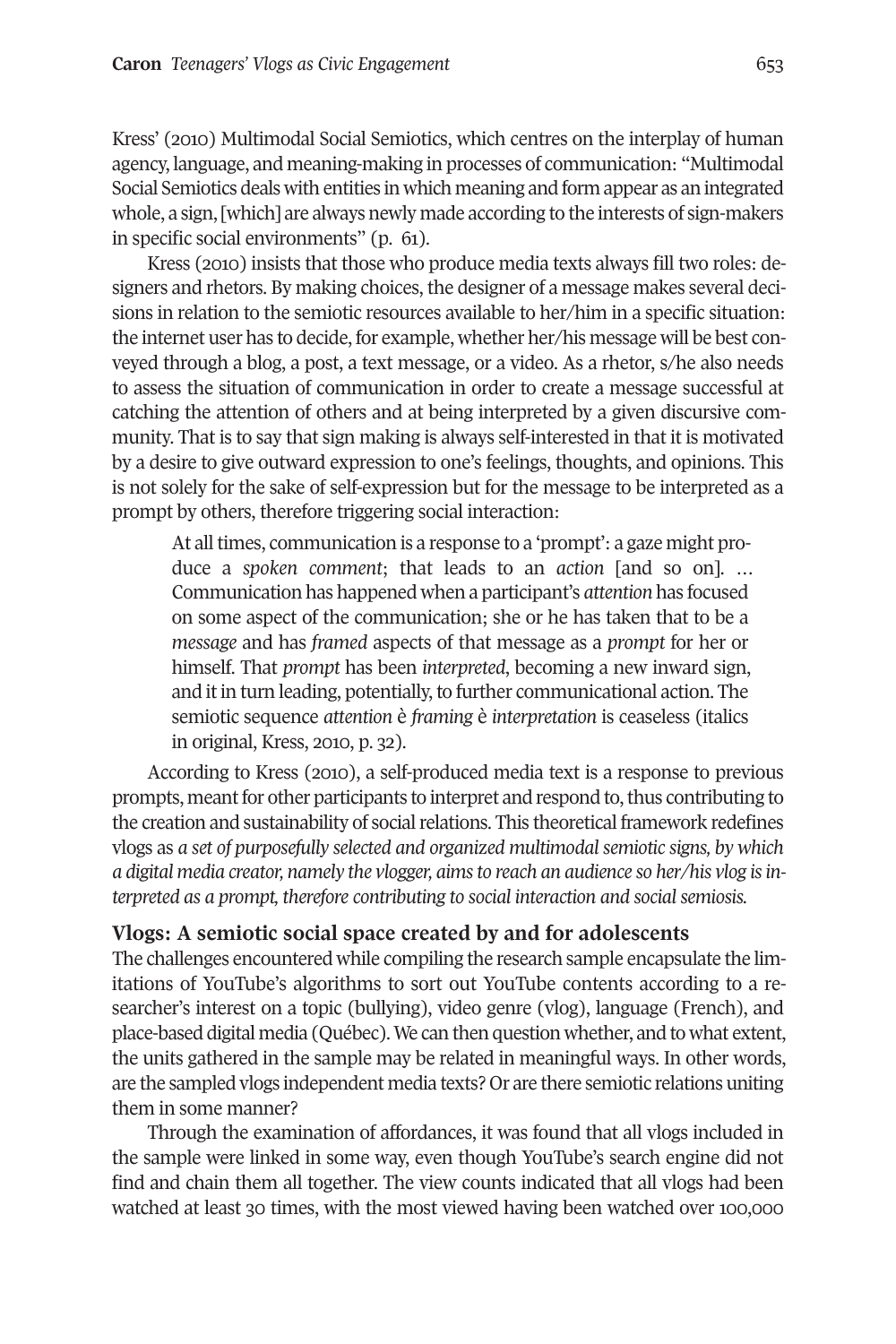times (see Appendix 1). The buttons "like" ( $\bullet$ ), dislike ( $\bullet$ ), and share ( $\bullet$ <sup>share</sup>) also provided evidence that the vlogs had been noticed, watched and interpreted by other YouTube users (see Appendix 1). Furthermore, other YouTube users posted nearly 2,700 comments onto vloggers' channels, thus confirming that the sampled vlogs were responded to in some way—that they encountered an audience and even triggered reactions. According to Kress (2010), a media text that has not been interpreted cannot be considered a prompt, which is definitely not the case with the vlogs identified in the sample. The teenagers' vlogs appear to be integrated into a (semiotic) chain of prompts that would remain invisible to a researcher who had only used the YouTube search engine to find them.

Another means of responding to a prompt is to create a vlog. The ensuing question is: are sampled vlogs created in response to each other? If so, can they be understood as constitutive of a community?

Six vlogs cite at least one other vlog from the research sample (see Appendix 1). Moreover, half of the vlogs (28 out of 55) directly refer to a specific event: the suicide of Marjorie Raymond, understood as the result of being a victim of bullying. Vlogs such as "R.I.P. Marjorie Raymond. Dites NON à l'intimidation" [R.I.P. *Marjorie Raymond. SayNO to Bullying*], "R.I.P. MarjorieRaymond etla fin de l'intimidation" [*R.I.P. Marjorie Raymond and the End of Bullying*], and "L'intimidation (Pour Marjorie Raymond)" [*Bullying (In Memory of Marjorie Raymond)*] are all explicit reactions to this event. By looking into the publication dates of these vlogs, it appears that this incident acted as the initial prompt, thus leading to a wider public discussion on this matter. Moreover, 28 vlogs (half of the sample) were produced and shared in the four days following the teen's death, between November 30, 2011, and December 2, 2011 (see Appendix 1). As a matter of fact, a report released by Influence Communication (2011) confirms that this event ranked third in the year's current and l[ega](#page-19-3)l affair[s4.](#page-19-4) Besides, only two vlogs from the sample (numbers 1 and 2, see Appendix 1)<sup>5</sup> were published prior to this event being covered in Québec's mainstream media. See Figure 1for a sample of screenshots of the vloggers.



**Figure 1: Screenshot assemblage of eight vlogs from the sample**

*Notes*: (*n* = 55). First line (from left to right): vlogs number 12, 35, 11, and 25. Second line (from left to right): vlogs number 5, 48, 54, and 18.

It would be inaccurate to simply conclude that adolescents' vlogs are individualized and spontaneous reactions to a mediated event. Looking closely at vlogs' contents, it is obvious that they are in fact perceived as prompts from other vloggers. For exam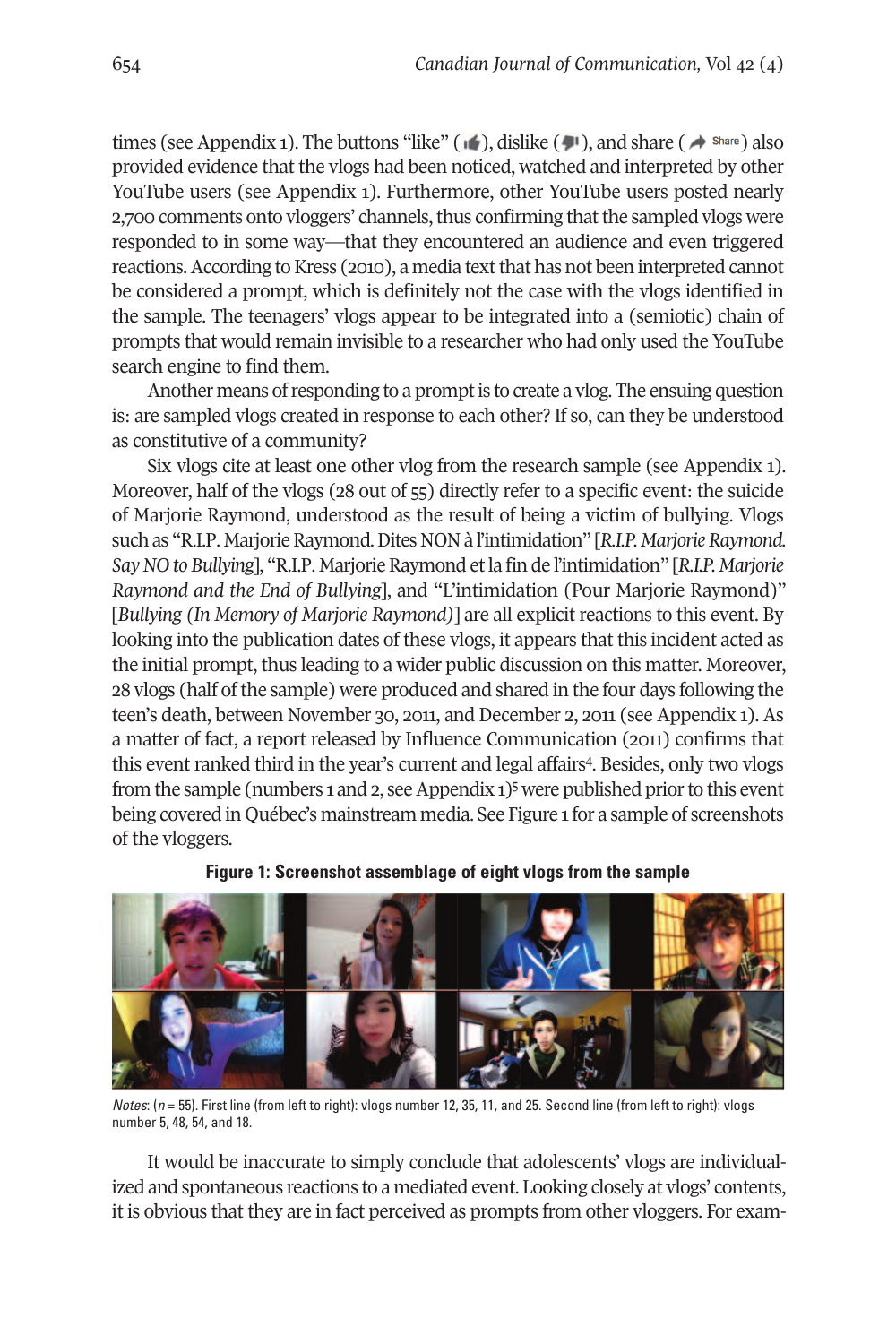ple, one male vlogger mentioned that priorto producing his own video, he had "spent the evening on YouTube, watching vlogs on bullying" (vlog# 2). In mid-December, 2011, a female vlogger also stated that after "watching many vlogs dealing with bullying," she decided to create a vlog so she, too, could "share her own perspective" (vlog #22). Another male vlogger also mentioned that he wanted to join the discussion regarding "a topic that is on everyone's lips on the YouTube platform" (vlog  $\#$ 11). Finally, a vlogger made the point that she had noticed "many Youtubers had released videos on bullying" (vlog  $\#18$ ).

These examples illustrate the dual role played by internet users, as summarized by Bruns (2008) with the term "produsers" (a mix of "production" and "usage"). Vloggers are both producers and users of video-sharing online services, such as those provided by YouTube. This is made evident when looking at intertextuality as a connective means uniting the sample. Vloggers often mention and cite other vloggers, or make reference to ongoing discussions happening on YouTube about the issues they are addressing. That is to say that vloggers' public voices are not mere individualized voices; rather they are voices coming together as they are responding to prompts and, in the meantime, prompting others to reply to what they say. These public voices are not coming out of nowhere; they insert themselves into a discursive community, which they also contribute to sustain.

Intertextuality also transforms the content of the relationship between signifier and signified, thus underlining the unstable nature of the process of communication at play.In the days following Marjorie Raymond's passing, her name was omnipresent in vloggers' interventions as they were discussing her story, sharing their grief, and honouring her memory. Many spoke directly to her and dedicated their vlogs to her memory. As such, they empathized with her suffering, which was understood as the cause for her suicide. As time progressed, Marjorie Raymond's name became a metonymic sign, moving from representing the person and the event (her suicide), to becoming an explanation of its cause (bullying) and an attempt to raise awareness regarding the larger problem of bullying victims' suicides. In other words, as the public discussion expanded within the Franco-Québécois vlogger community on YouTube, it became apparent that it no longer was Marjorie Raymond's specific experience that was discussed. Rather, young Franco-Québécois vloggers united their voices to expose the wider social problem it represented: "I say we must do something. We must stop bullying," said one male vlogger (vlog  $#4$ ). Another vlogger stated: "I think it's awful that the government had to wait so long before doing something; that we had to have suicides before the media and newspapers finally talked openly about the bullying that is endured by teens, in schools" (vlog  $\#28$ ).

Despite the fact that several scholars claim the idea of community in online participatory cultures, in this research (Rheingold, 2008; Jenkins, 2009), vloggers' contributions do not point in this direction. Although obviously aware of their vlogs' audiences, these "produsers" (Bruns, 2008) do not associate themselves with a group that could be seen as working toward a common goal or enterprise. Each of the vlogs expresses a personal viewpoint regarding a common theme: bullying. However, collectively, they cannot be understood as taking part in a coordinated form of group action. It thus ap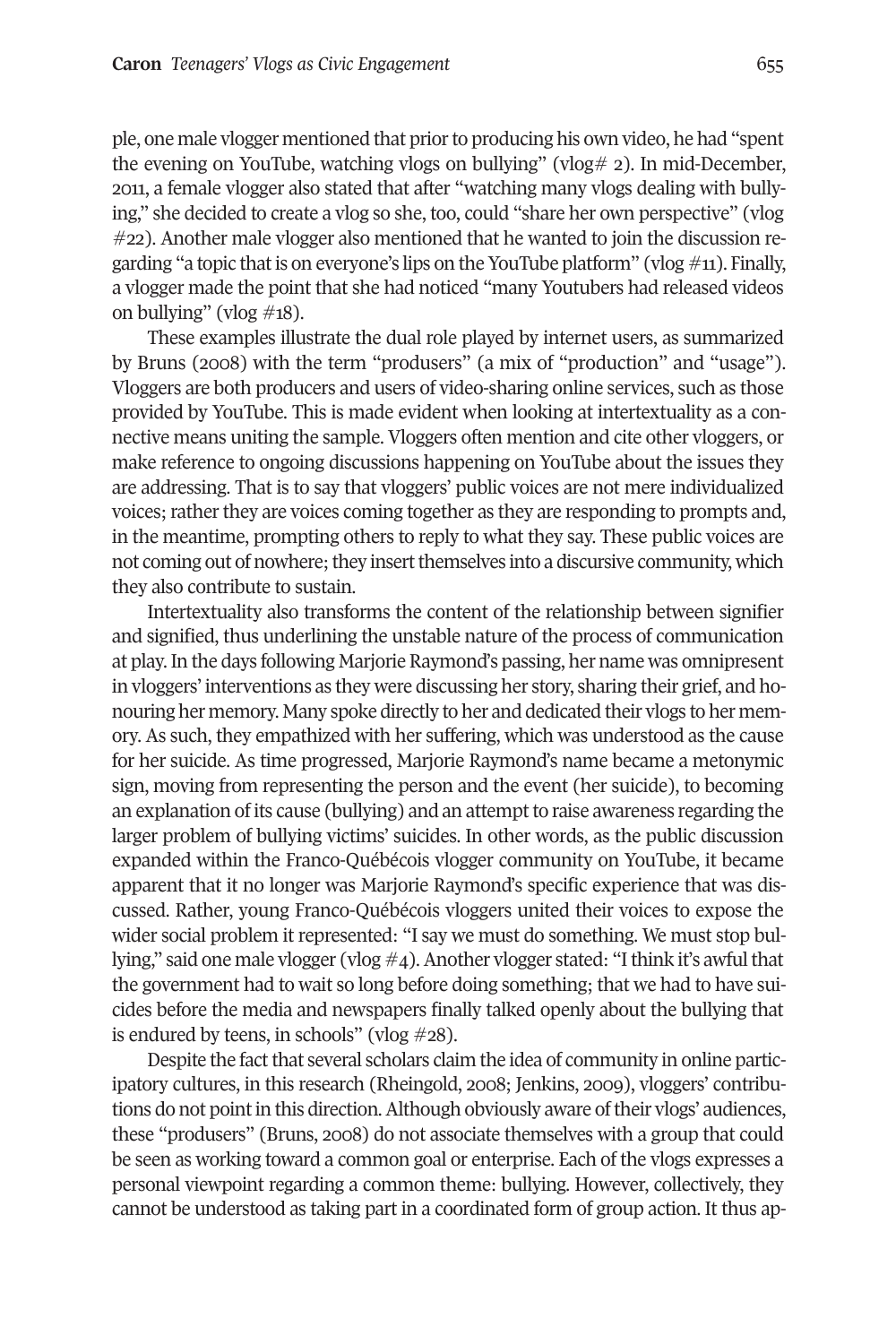pears that Paul Gee's (2005) concept of semiotic social space (SSS), replacing that of a virtual community, provides a more appropriate explanation of vloggers' contributions on this issue. The 55 vlogs constituting the research sample are not a social community, nor are they a goal-oriented organized group. They do, however, encompass some unity: through intertextuality, vlogs create and sustain a youth-friendly space for public discussions where they can adress a social problem that affects them.

Gee's semiotic social space corresponds to a non-physical space, rendered possible through the social uses of language by people concerned with common tasks, interests, and affinities.As opposed to the concept of virtual community, a semiotic social space does not suggest shared identity components, may those be imposed or chosen by participants. The semiotic social space rather draws our attention toward meanings, as produced and exchanged among participants sharing a common vocabulary, as well as common references, social values, interests, or concerns in a given social/cultural context—a discursive community.

The semiotic social space formed by the analyzed vlogs is illustrative of the complexity of online and offline social spaces in adolescents' lives (boyd, 2014; Lange, 2014). Based on the recognition of a shared experience at school, namely bullying, this semiotic social space is created online, via the platform YouTube, precisely because the platform is open to teenagers' contributions, away from any adult supervision. Although they are not members of an organization aimed at erasing bullying from schools, these vloggers have formed an audience to which they belong and identify. This 'us' category is based on age (adolescence) and a shared experience (bullying in school settings). Through vlogs, adolescents speak to other adolescents about a concern they care about: bullying and its devastating effects on the well-being ofteenagers. This becomes even more evident when, exceptionally, vloggers address adults directly: "I am talking to teachers and school principals: Wake up!!! Do something to stop bullying!" (vlog  $\#14$ ). Also noteworthy is the fact that, responding to previous prompts, each vlog recaptures and re-signifies bullying in its own manner, by selecting, organizing, and framing the issue in a personal way. This suggests that in order to create and maintain an online semiotic social space, vloggers have to achieve a set of specific tasks, which can be thought of as semiotic work.

### **Vlogging as semiotic work**

To underline the role of human agency in communication, Gunther Kress (2010) uses the concept of semiotic work, drawn from his distinction between communication and representation. According to Kress, *representing* involves a social practice enabling the expression of one's interests by creating a media text to share ideas, opinions, or feelings, whereas *communicating* involves making one's text available to others in order to trigger social interaction. Thus, *communicating* is part of the rhetor's role;*representing* is the role of the designer. Taking part in this social semiotic process entails labour, hence the concept of "semiotic work."Kress (2010) argues that semiotic work implies that effort is made and that various tools (technical, semiotic, social, cultural) must be mobilized to *transform* something. Neither idea nor intent can be communicated without the material and ideational formatting of the message, regardless of whether it is communicated orally, in writing, or via a fixed or animated image. In vlogs, study-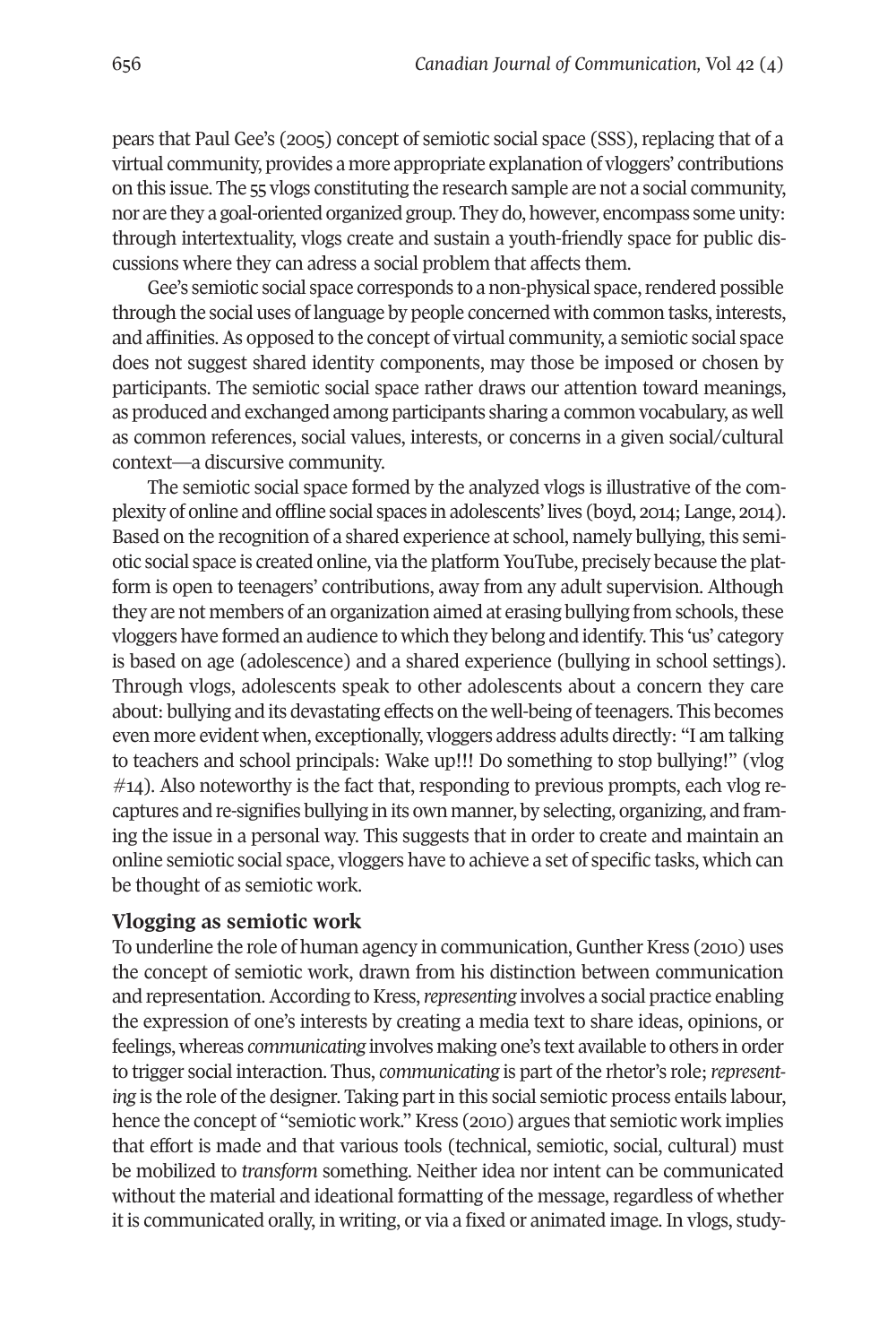ing the three dimensions that are made up through this work (ideas, affect, and content) enables us to recognize this as semiotic work. As illustrated in Figure 2, these dimensions refer, respectively, to the materiality of the media text (form and textuality), to its ideational dimension (concepts, representations, and discourses), as well as to its affective dimension (expressivity and emotiveness).



### **Figure 2: The three dimensions of vloggers' semiotic work**

*Note:* inspired by Kress (2010)

*The ideational dimension of vloggers' semiotic work*

Media texts circulate ideas and produce both representations and discourses. As such, vloggers mobilize two particularly compelling naming strategies when formulating their own perspective on bullying: the inclusion of their audiences in their vlog, and the use of dichotomies.

Vloggers, by the way they define their intended audiences, create a specific representation of bullying. This audience generally entails Québécois adolescents: "I know that there are parents, grand-parents, adults, teachers who listen to my videos. I am sorry for my coarse language. But listen! I want to share my opinion in a way that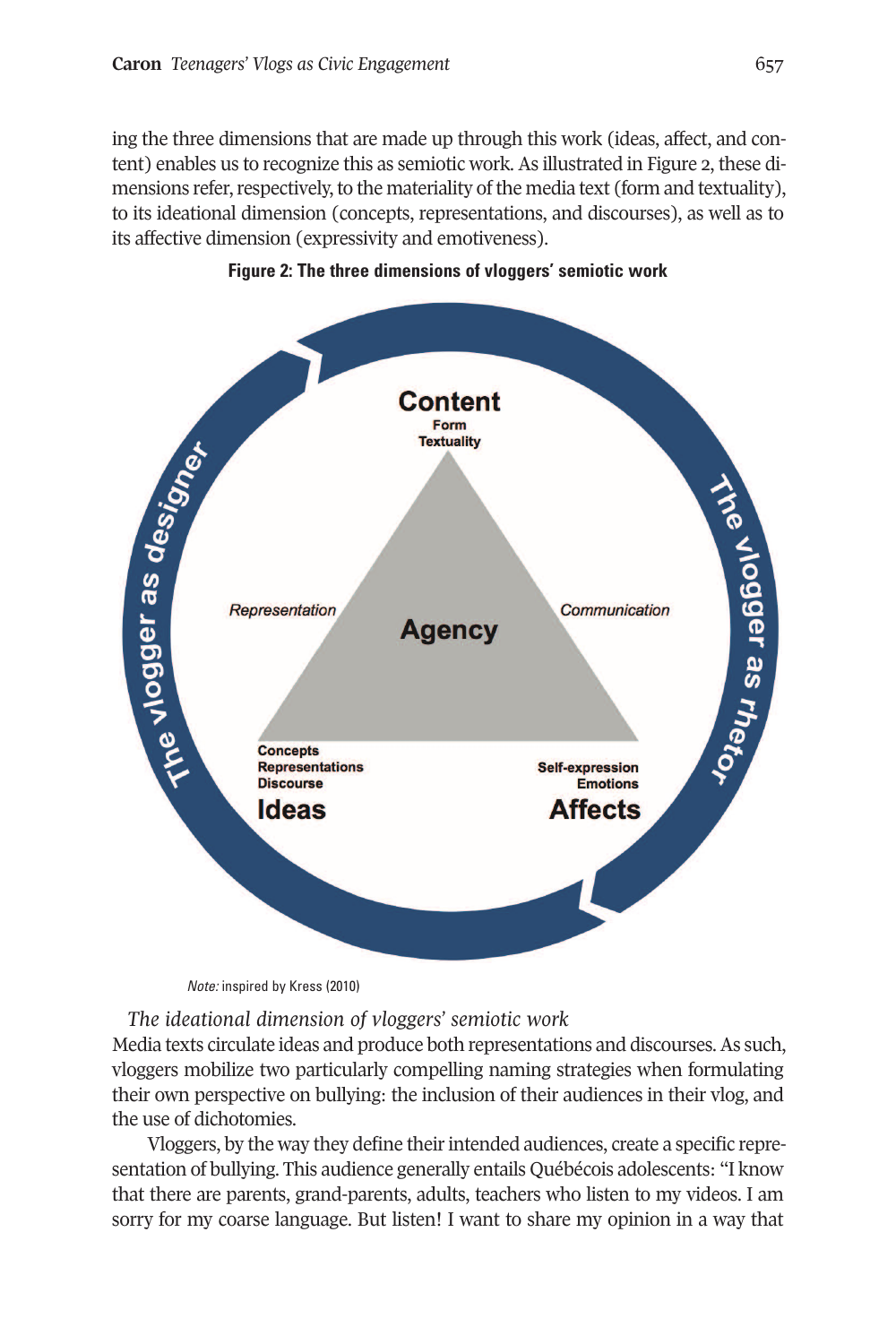youth will understand me!" (vlog #32). Indeed, this colloquial speech appears to be a convention enabling vloggers to identify other adolescents as their intended audience and generally refers to a casual spoken language that does not follow dominant social conventions. Colloquial speech, popular expressions, and even profanity are used by vloggers who stress how they want to "convince people [adolescents] to stop this *big fucking bullshit* [*sic*]," meaning bullying (vlog #11). These strategies both challenge and connect an adolescent audience. They further produce a representation of bullying as a social problem, characterized as abhorrent. This abhorrent character is connoted through the use of dichotomized categories in representing the issue of bullying. For instance, the adolescent "us," taken up in vloggers' speeches, is presented in opposition to the category of adults—them—which vloggers perceive as inert, useless, and unwilling to stop bullying.

School administration and teachers do nothing to prevent bullying.  $(\text{vlog }#_4)$ 

Politicians send their condolences [when a suicide occurs], but afterwards, they'll do nothing to stop bullying. (vlog  $\#$ 13)

The government expresses sadness for the young girl who committed suicide, but deep down, they are not committing to do something in order to end bullying. (vlog  $#6$ )

Adults have no idea how tough bullying is on teenagers. They are not aware that ignoring the behaviours of bullies just does not work. (vlog  $\#$ 10)

As they represent bullying as a social issue associated with youth suicide, vloggers oppose adults while identifying youth as better placed to address the issue successfully. As they construct this binary view, they also create the figures of the teenaged victims (the bullied) and of the perpetrators (the bullies). Vloggers' discourses situate them outside this binary thinking, however, since they present themselves as in-between facilitators and victims' defendants who can address and scold the bullies.

Tell me, what happens in your mind, when you decide to unrelentingly bully somebody? (vlog #20)

Stop bullying! It'll get you nowhere to destroy someone's life! (vlog #35)

What's up in your mind??? You have nothing to gain from bullying others.  $(vlog #45)$ 

Does it really bring anything to you, when you attack this person? (vlog  $\#28$ )

# *The affective dimension*

Vloggers' semiotic work has an affective dimension (see Figure 2), which is mainly expressed through outrage and serves the strategic function of attracting an audience. This public display of resentment is enacted in sentences uttered with intensity accompanied with non-verbal signs of vexation, such as: "It really angers me to see intimidating young ones!" (vlog  $\#$ 50) or "Bullying really pisses me off!!" (vlog  $\#$ 16). Through facial expressions, a direct and sustained gaze to the camera, vloggers express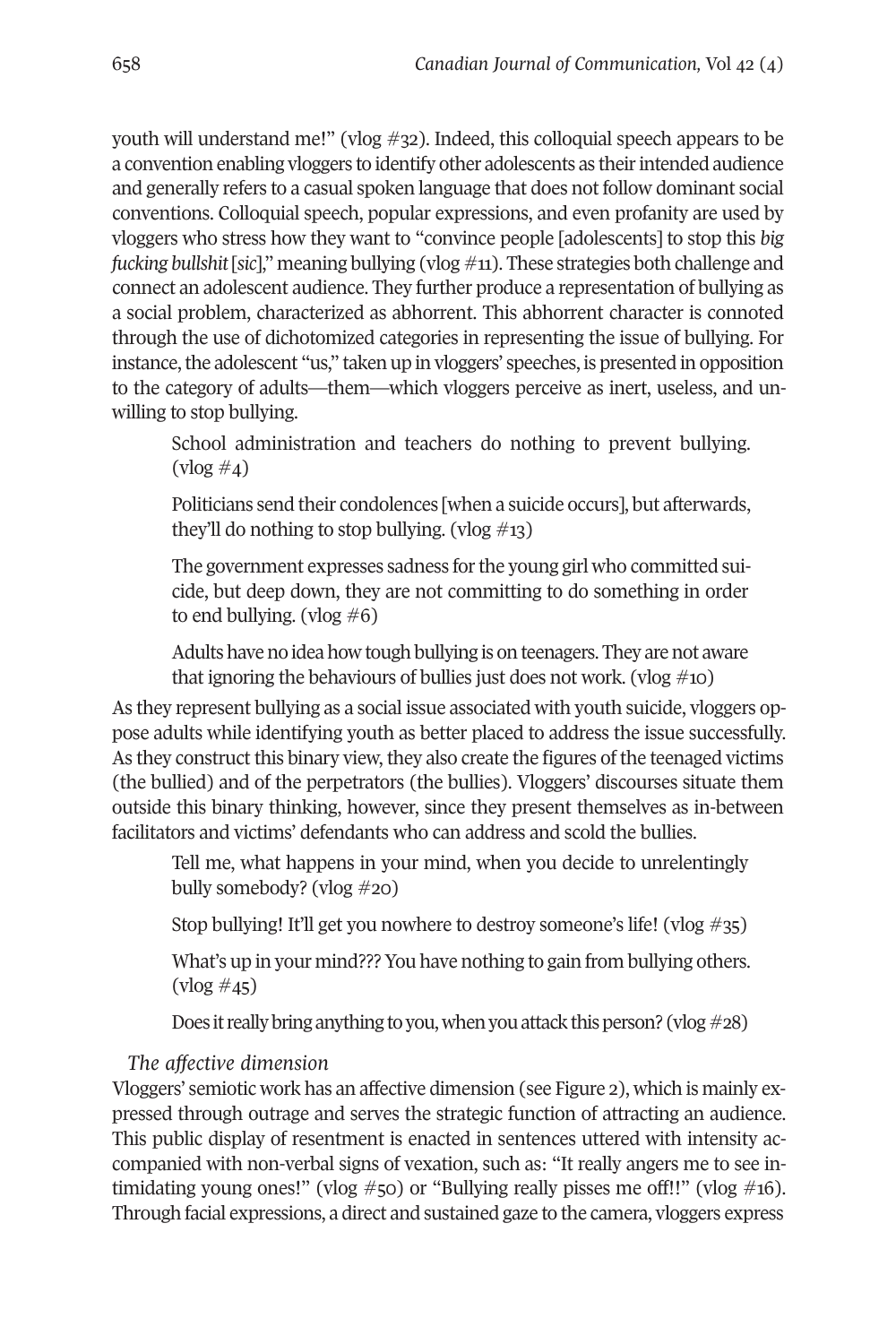their anger and as such intensify their request for attention. A sharp tone, a loud voice, a finger aiming at the camera, and an emotional soundtrack are all strategies enhancing the emotional charge, aiming to touch and to move their audiences. In the title of their videos, adolescent vloggers also use capital letters, exclamation points, and emojis. Titles such as *Bullying Is Dumb* may also be used by vloggers to signify a value judgement that negatively connotes bullying.

Contempt is also ubiquitous in vloggers' discourses, obvious in how they characterize bullies. Vloggers characterize them as "disgusting" people, lacking empathy, humanity, and even intelligence, saying: "What fun do you derive from pissing off those who are different from you?" (vlog  $\#$ 11) or even: "Try to put yourself in your victims' shoes! Well, bearing in mind that you would have to be smart enough to do so!" (vlog #12). However, this expression of contempt is also met with resistance from other vloggers who see this mode of expression as the reproduction of bullying behaviours. These vloggers ask their fellow vloggers: "What are you trying to do??! Shaming bullying through bullying??!" (vlog  $\#21$ ). They advise: "Do not hurt bullies, or else it'll become a vicious circle!" (vlog  $\#2$ ). Others react by displaying a broader critique, at times cynical, illustrating how they are pessimistic or have lost faith in the human condition.

Why is it that we must always wait for a tragedy [a teenager's suicide] for human beings to understand [how they are hurting others]? (vlog  $\#33$ )

How many more suicides are needed before we understand that bullying can be the straw that may break the camel's back? (vlog  $\#21$ )

Humans are dumb. All of us: We are a society of idiots. (vlog  $\#$ 49).

Well done for producing videos, but nobody cares about bullying! (vlog  $#$ 50).

People will never understand. (vlog #11)

Sometimes, I look at people and it really astonishes me, because hypocrites, those who bully, will one day teach these values to their own children.  $(vlog #12)$ 

These emotions, as expressed by vloggers, signify a personal investment in the topic, which is also illustrated by the choice of a vlog as a means of sharing their opinions publicly. Not that we can suppose that vloggers' feelings and sentiments are genuine, but, rather, we may consider how ylogs are a risky modal and stylistic choice. By choosing to expose themselves through sharing outrage, contempt, sadness, and anger via a media genre that literally showcases them (their bodies, their voices, their home environments), vloggers adopt a *chosen* risky self-exposition, meaning one that corresponds to their goals, interests, and communication intent (designers are always choice-makers). Emotiveness and public expression may thus be understood, too, in this context, as deliberate strategies aiming to grant rhetoric effectiveness to the vlogs. Within the economy of attention at play in cyberspace, vloggers are using these rhetorical devices to enhance their vlog's attractiveness to potential audiences so their vlogs are being viewed and responded to.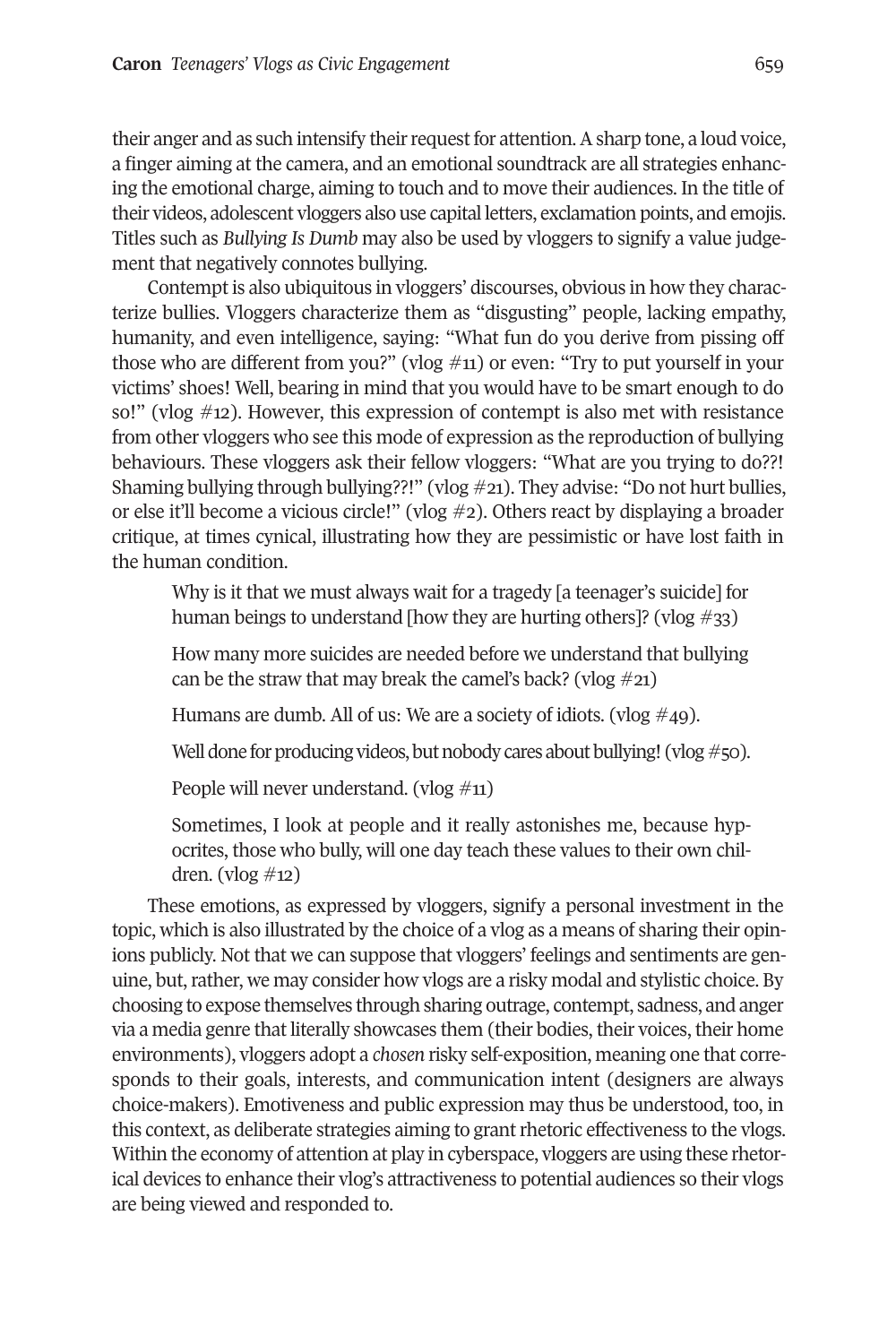# *The dimension of content*

From the perspective of social semiotics, producing a media textis never a disinterested activity, but rather a motivated act geared toward others. As such, the dimension of content refers to the idea that a media text is a non-randomly selected assemblage of signs, which implies that content and form are both structured by the goals, interests, and incentives of the media creator. This is captured by Kress' (2010) notion of the "motivated sign":

The conception of the motivated sign, with the interest and agency of the signmaker evident in the shape of the sign, has direct implications for assessment. The sign ... is the result of its maker's interest and is an apt reflection of that interest. The maker of the sign has made the form of the sign as an apt expression of the meaning she or he wanted to be represented. (p. 179)

Four related categories of incentives have emerged from the vloggers' stated purposes. To better understand the characteristics of vloggers' civic engagement, each of these categories can be linked to three distinct domains ofinterest: personal, social, and moral (see Figure 3).



The first category of incentives is personal and can be summarized by the statement, "because I know how it feels like." Related stated purposes illustrate how the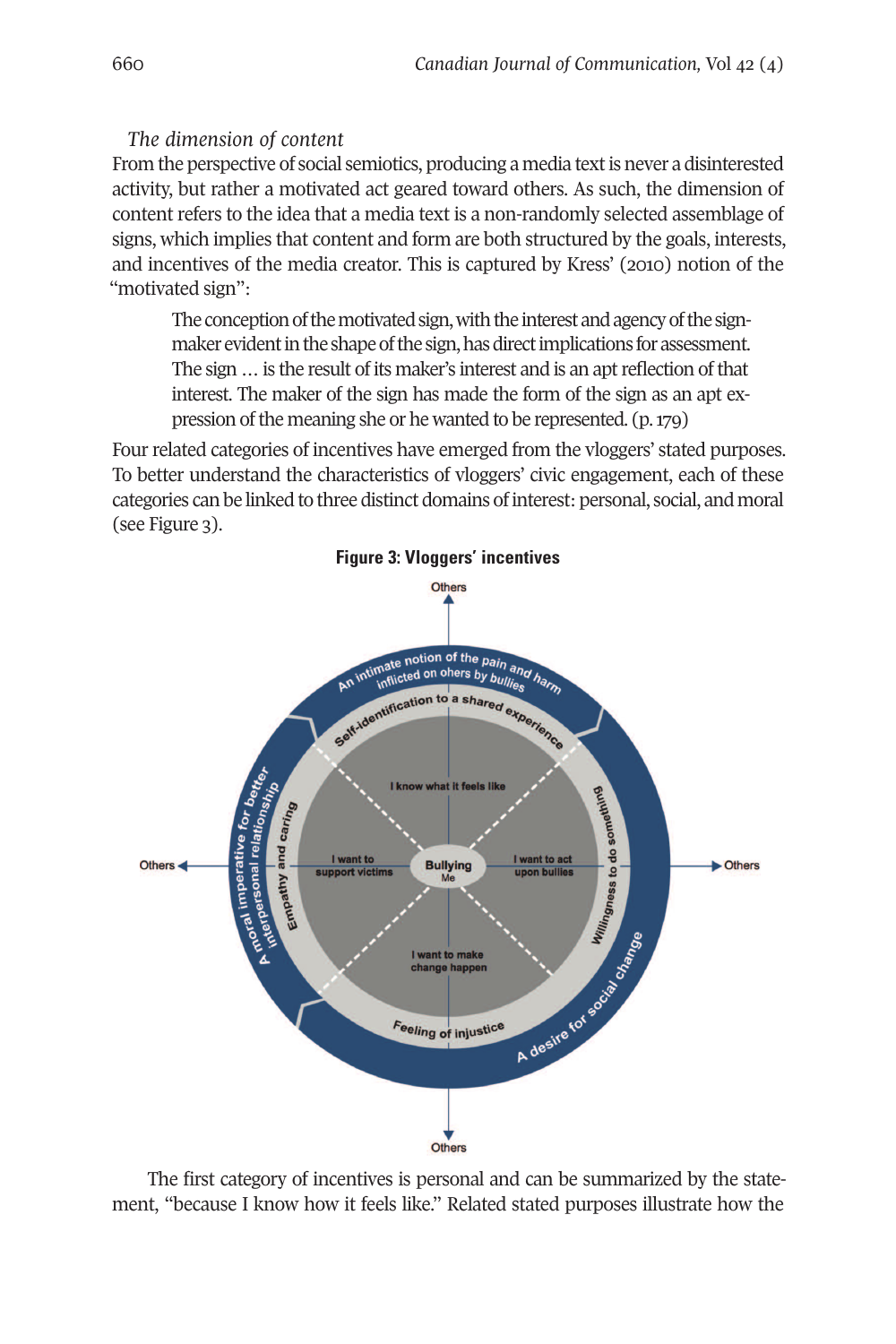issue moves vloggers: "I want to address bullying because it's a matter close to my heart" (vlog  $\#31$ ); "Bullying is a topic that personally moves me, as I have been a victim" (vlog  $\#28$ ); "It's a deep [profound] topic" (vlog  $\#43$ ); or "I, I have been bullied, but I was too stressed out to act." (vlog  $\#44$ ). In these instances, vloggers convey an intimate notion of the pain and harm inflicted onto others by bullies. This is rooted in their selfidentification with the victims' experience of being bullied. This experiential knowledge is stated as the main motive for producing a vlog that addresses this social issue.

The second category of incentives seems to be linked to a desire to help others, which can be captured by the statement "I want to support victims." (vlog  $#8$ ). Vloggers express empathy toward victims as they intend to comfort and support them: "I want to talk about bullying simply because I want to be able to help [victims]" (vlog  $\#$ 32); "We've had enough suicides. If you are scared to talk about it, come and talk to me [in private]; I want to help" (vlog #50); "I am with you, I'd really want to give you a big hug, right at this moment" (vlog #39); or "I'll be here for you, if you want to talk to someone." (vlog  $\#$ 13). In these instances, vloggers seem to be driven by a moral imperative. They express empathy and care as they provide comforting words and moral support to the victims. In doing so, the vloggers seem to be driven by a desire to contribute to the well-being of those who are suffering from being bullied.

The third category of incentives is "because I want to change bullies." Statements in this category aim to "open the eyes" of bullies, have them "ponder" their actions: "It seems like teens have to wait until someone commits suicide before understanding that bullying has consequences" (vlog #3); "THINK about the consequences, before you bully!!!" (vlog  $\#1$ ); "What will it take before you stop insisting on sabotaging the lives of others???!" (vlog #7); or "I hope I managed to get you to think a little." (vlog #20). In these instances, vloggers express a strong willingness to do something,to act upon the world, which suggests a desire for social change and to be an active contributor to this change. They do so as they attempt to convince the perpetrators that their deeds are wrong and in need of redress.

The fourth and last category of incentives is "because I want to make change happen." Words and phrases such as "overcome," "to end," "stop," "it must end," and "I am tired of it," are used in both verbal discourses and the title of many vlogs. Examples of statements related to this last category include, "We have to do something. We must stop it, stop bullying" (vlog #35); "Bullying leads to suicide. We've had enough!" (vlog  $\#44$ ); and "Let's end bullying." (vlog  $\#6$ ). Here, vloggers' desire for change is heightened by their apparent feelings of injustice, thus fuelling their outrage. In these instances, vloggers frame bullying as a societal concern thatis connected to other youth issues, such as suicide. They are vocal about the need for society to respond to this important issue with appropriate resources and interventions. They do so as they underline the suffering of young victims and their families, citing, for example, statistical data on suicide rates in the province of Québec.

Finally, though vloggers who created videos exposing bullying appear to be motivated by a desire to express their individual viewpoints, their actions cannot be qualified as narcissistic, a characteristic that some cultural critics have attributed to (youth) online participatory cultures (see Keen, 2007). What the current analysis suggests is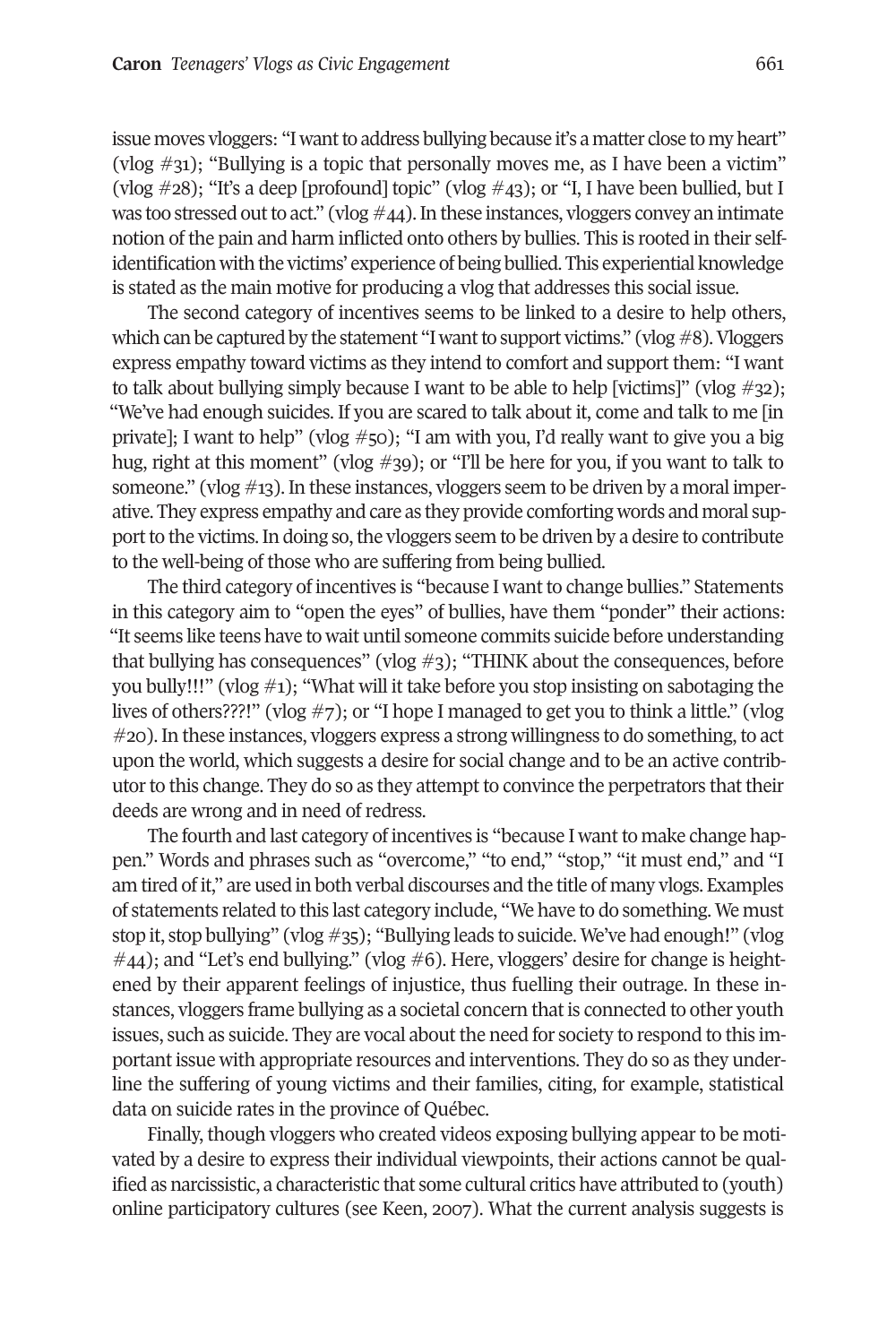that despite their personal tone, vloggers' discourses are nonetheless directed toward others and towards society in general. They are aiming for social change and are guided by a continued concern for the moral and physical well-being of other adolescents, a social group to which they identify and express feelings of belonging.

### **Speaking up about bullying: The discursive civic engagement of teens through vlogging**

What do adolescent vlogs on bullying teach us about features of civic engagement, as taking place on YouTube? How do these new insights further shed light on civic engagement as it happens in the context of youth-produced vlogs pertaining to the issue of bullying? Does it confirm Rheingold (2008) and Jenkins' (2009) anticipated civic potential of digital media with regards to citizenship? These questions can be examined through an in-depth analysis of user-generated videos such as vlogs. The performative approach to language informing Kress (2010) and Gee's (2005) works suggests that there are no genuine selves or identities to look for in adolescents' vlogs. We might look, instead, at the motivated interests at play, which are prompting vloggers to watch and produce vlogs on the issues they care about.

Publishing a vlog entails speaking before an audience that may or may not judge and critique the vlogger, notwithstanding the possibility that this audience may be outright rude or hostile. In this article, the main interest was neither to analyze the vloggers' psychological schemas northeir behavioural patterns. The main motive was to examine the public voices of teenage vloggers that are circulating on YouTube as they enact a form of civic engagement that is very specific and particularly relevant given the distinctiveness of vlogs as a video genre.After all, speaking up in a vlog rather than on a blog, a tweet, or anonymous post in an online discussion forum signifies a personal choice to go public in a way that is somewhat "riskier" and therefore also "more engaging," particularly at a time when online incivilities are rampant in computer-mediated communication.

Interestingly, teenagers' vlogs are performing a form of civic engagement that is not aligned with offline patterns of political organization and mobilization. They account forthe complex semiotic work—a cognitive, affective, discursive, and technical social process—that is necessary in order to civically engage in online semiotic social spaces, where social civic talk is happening (i.e., social issues are being addressed, debated, and challenged by citizens in a public forum). This work, combined with the circulation of their vlogs, allowed teenage Youtubers to create and sustain a semiotic social space, a non-physical space where their public voices are spoken in hopes that they encounter the voices of others. Although not a community space, the semiotic social space opens up opportunities for a youth-oriented conversation to take place. Adolescents who decided to participate through vlog creation contributed to this social space with their own perspectives and fortheir own purposes, with the resulting effect oftroubling the silencing of students in Québec's mainstream media as well as in adultoriented discussions on the topic (between school administrators, teachers, parents, public policy makers, politicians). Despite the fact that these voices were not purposely aimed at triggering a concerted collective action, the adolescents who produced the vlogs were nonetheless civically engaged. The specific form this engagement took in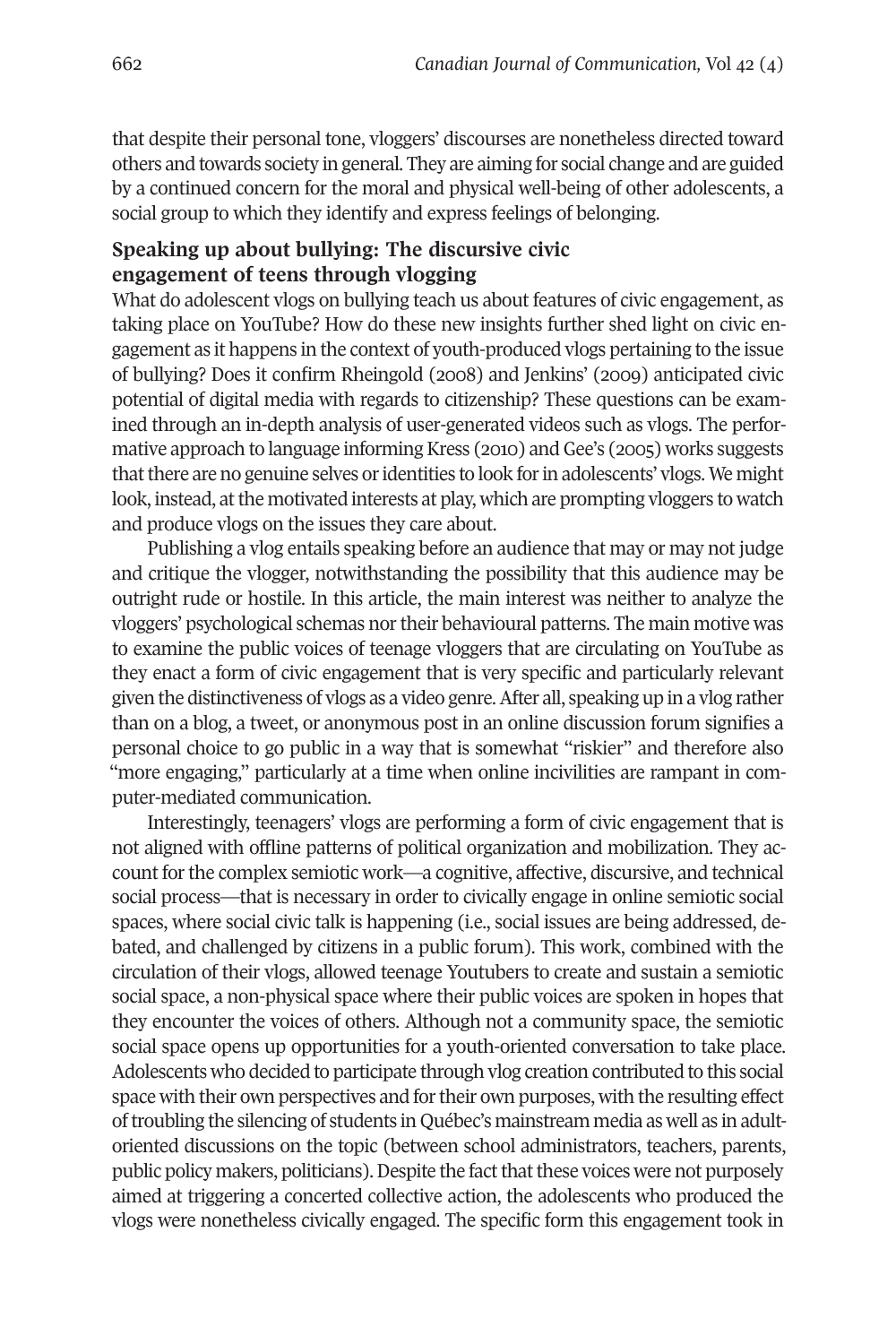this contextis discursive and deserves properrecognition.As one vlogger noted: "Our vlogs might not change much, but at least we share our perspectives. What matters is that we talk about it [among ourselves]" (vlog  $\#35$ ).

Learning to speak out publicly is a very meaningful skill that teenagers acquire when they create a vlog on a social issue. As Stephen Coleman (2014) notes, participation in democracy is communicative in nature; it requires that citizens talk to each other in public arenas of participation, which involves some knowledge about established linguistic codes and conventions. Yet, public speaking is not something all citizens do easily. Yet, vloggers who created the vlogs studied here are doing it independently, through informal learning and peer-to-peer relationships. This indicates that researchers can learn about young people's civic skills, knowledge, and civic competencies by looking at the user-generated digital content they created and circulated online, for civic purposes.

### **Conclusion**

This study aimed to introduce grounded theoretical methods into the analysis of digital media content within the field of youth civic engagement and new media. Conceptually, it aimed to advance a grounded understanding of youth civic engagement that is sensitive to context and careful not to dilute engagement and participation in the concept of interaction. Theoretically, the study showed the relevance of Gunther Kress' (2010) Multimodal Social Semiotics in examining the performative aspect of media production, more precisely in its relation to civic engagement and agency. More generally, this article sought to demonstrate the theoretical relevance of qualitative small-case studies that are focusing on a specific topic (bullying), media format (video), and genre (vlog) with a focus on a distinct social network site (YouTube) and placebased social group (adolescents in the province of Québec). Online platforms' affordances offer differentiated opportunities and limitations to online civic engagement, which are obscured when social media is treated as a generic category (Dahlgren & Alvares, 2013). If Twitter limits the production of written media texts to a specific number of characters, YouTube enables the dissemination of different video genres, and so on and so forth. What difference does it make when defining and empirically researching civic engagement? Answers provided in this article are not offering a final say to the question; rather they are opening up a suitable direction for future research in the field.

# **Acknowledgements**

This article is a slightly modified translated version of an article I published in French in the peer-reviewed journal *Communication* in 2016 (Caron, 2016). Thanks to Roger de la Garde, the journal's editor, who granted permission for the translation, submission, and publication in the *Canadian Journal of Communication*. The assistance of Laurence Clennett-Sirois was instrumental in the translation of the initial text. Thanks to Bonnie Diamond who proofread one of the latest versions of this manuscript prior to its submission. This research received financial support from the Université du Québec en Outaouais. Sophie Théwissen-LeBlanc worked on the project as research assistant and provided valuable assistance during the initial stages of the research.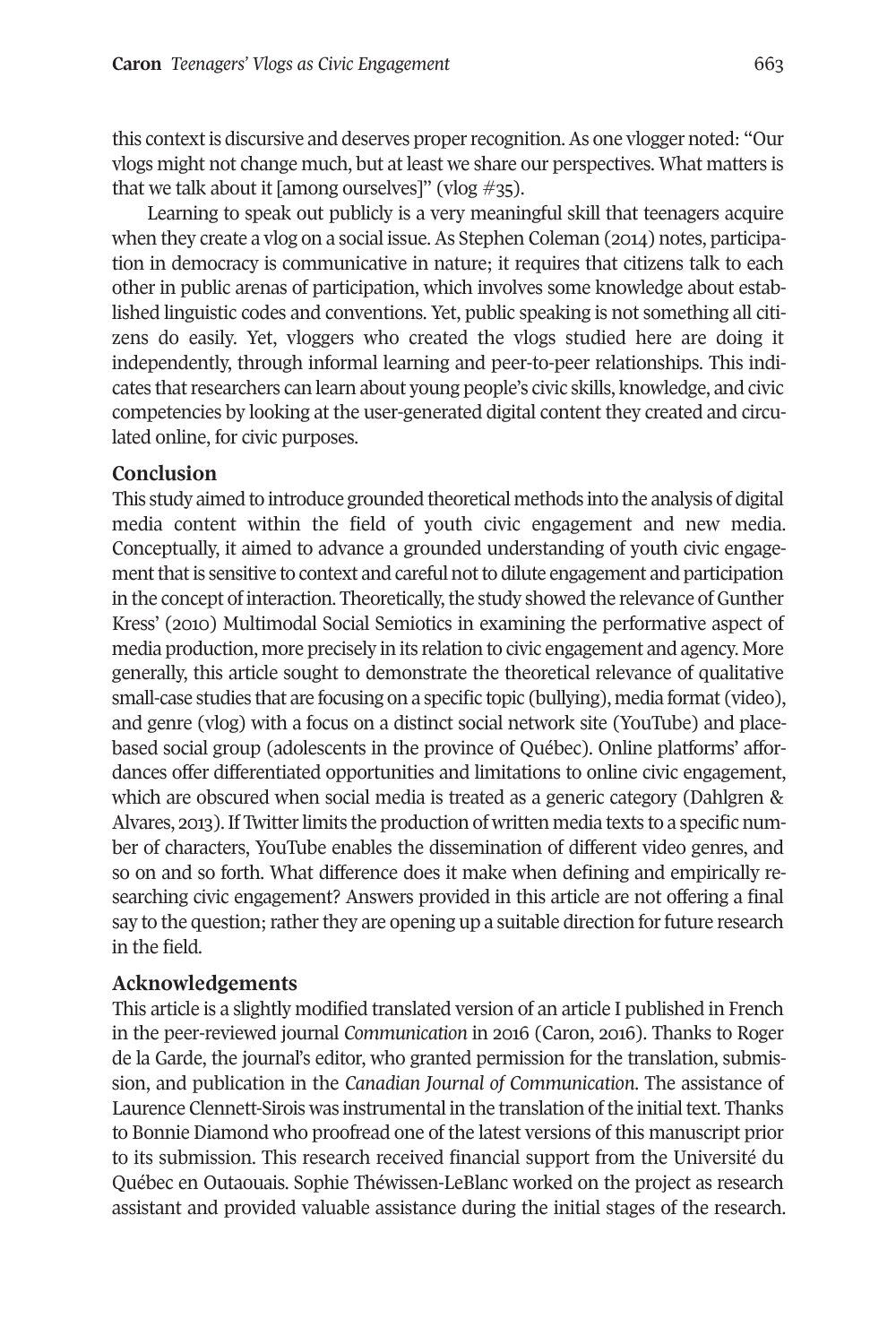Tracey Loon produced the graphic design of the figures. My deepest thanks to the reviewers, for their constructive feedback on the submitted manuscript, and to the CJC editorial team, for their dedication, help, and support. The French version of this article is available at this address: [https://communication.revues.org/6733.](https://communication.revues.org/6733)

### <span id="page-19-1"></span>**Notes**

1. In this article, the terms "new media," "digital media," and "digital technology" are used interchangeably to encompass digital communication devices, tools, and web-based services that allow internet users to either access news, information, and online networks, or to interact with other users through digital means, such as computers and mobile phones, email services, social media platforms, mobile software programs (apps), and so on and so forth. The terms "social media" and "social network sites" are being used as synonyms in order to narrow the above definition to fit the specific context of the research findings presented. According to boyd and Ellison (2007), social network sites (SNSs), are "web-based services that allow individuals to 1) construct a public or semi-public profile within a bounded system, 2) articulate a list of other users with whom they share a connection, and 3) view and traverse their list of connections and those made by others within the system" (p. 211).

<span id="page-19-0"></span>2. In the Youth Studies literature, it is common practice to use "youth" as a broad category encompassing human beings ranging from 12 to 25 years of age (although these borders are neither fixed nor consensual). For convenience, I will use this term when I review or discuss this literature. However, the terms "adolescents" and "teenagers" will be used when I want to focus on individuals aged between 12 and 17, given that this age group was the focus of my research.

<span id="page-19-2"></span>3. To date, most of the research aimed at analyzing youth voices in youth-produced media content is dispersed in the fields of education, social work, and cultural studies.It usually involves small samples, qualitative research methods such as textual analysis, and a vocabulary associated with education and literacy (rather than being connected to the literature on youth citizenship and new media).

<span id="page-19-4"></span>4. Multimodal texts mix different modes, such as voice, images, movements, soundtrack, camera angle, colours, and image saturation. Forfeasibility reasons, it has been decided to focus mainly on the speech dimension of vlogs in this research.

<span id="page-19-3"></span>5. This research uses covert observation. To avoid over publicizing vlogs and their authors (which could trigger unwanted attention), their traceability has been reduced as much as possible. In this spirit, some of the vloggers' quotes have been slightly modified. Further, the translation of quotes provides an additional layer of anonymity. On the ethical challenges of conducting online youth research, see Caron, Raby, Mitchell, Théwissen-LeBlanc, & Prioletta (2017).

### **References**

- Altheide, David, & Schneider, Christopher J. (2013). *Qualitative media analysis*. Thousand Oaks, CA: Sage Publications.
- Altheide, David, Coyle, Michael, DeVriese, Katie, & Schneider, Christopher J. (2010). Emergent qualitative document analysis. In Sharlene Nagy Hesse-Biber & Patricia Leavy (Eds.), *Handbook of emergent methods* (pp. 127–151). New York, NY: The Guildford Press.
- Banaji, Shakuntala, & Buckhingham, David. (2013). *The civic web. Young people, the internet, and civic participation*. Cambridge, MA: MIT Press.
- boyd, Danah. (2014). *It's complicated. The social lives of networked teens*. New Haven, CT/London, UK: Yale University Press.
- Bruns, Axel. (2008). *Blogs, Wikipedia, Second Life, and beyond. From production to produsage*. New York, NY: Peter Lange.
- Bryant, Antony, & Charmaz, Kathy. (2007). Grounded theory research: Methods and practices. In Antony Bryant & Kathy Charmaz (Eds.), *The Sage handbook of grounded theory* (pp. 1–28). Thousand Oaks, CA: Sage Publications.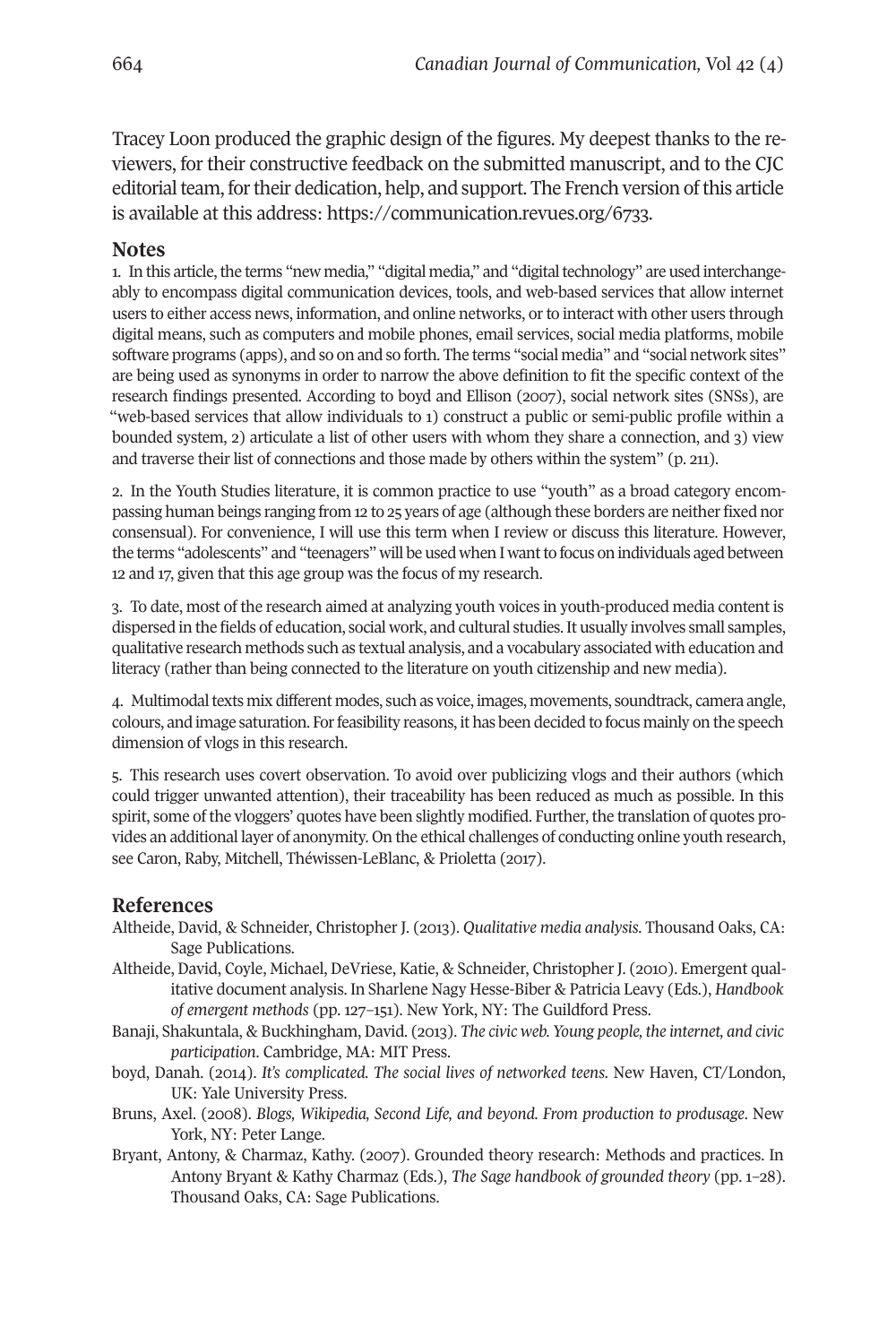- Burgess, Jean, & Green, Joshua. (2009). *YouTube. Digital media and society series*. Oxford, UK: Oxford University Press.
- Caron, Caroline. (2014). Les jeunes et l'expérience participative en ligne. *Lien social & Politiques, 71*, 13–30.
- Caron, Caron. (2016). L'engagement civique des adolescents au prisme de leurs vlogues sur l'intimidation. *Communication, 34*(1). URL : <http://communication.revues.org/6733> [July 26, 2017].
- Caron, Caroline, Raby, Rebecca, Mitchell, Claudia, Théwissen LeBlanc, Sophie, & Prioletta, Jessica. (2017). From concept to data: Sleuthing social change-oriented youth voices on YouTube. *Journal of Youth Studies*, *20*(1), 47–62.
- Carpentier, Nico. (2016). Beyond the ladder of participation: An analytical toolkit for the critical analysis of participatory media processes. *Javnost – The Public*, *23*(1), 70–88.
- Cohen, Cathy, & Kahne, Joseph. (2012). *Participatory politics: New media and youth political action*. Oakland, CA: Youth Participatory Politics Research Network. URL: [http://ypp.dmlcentral](http://ypp.dmlcentral.net/publications/107) [.net/publications/107](http://ypp.dmlcentral.net/publications/107) [April 12, 2016].
- Coleman, Stephen. (2014). Citizenship and the speaking subject. *Citizenship Studies*,*18*(3-4), 408–422.
- Dahlgren, Peter. (2006). Doing citizenship. The cultural origins of civic agency in the public sphere. *European Journal of Cultural Studies*, *9*(3), 267–286.
- Dahlgren, Peter. (2007). *Young citizens and new media: Learning and democratic engagement*. New York, NY: Routledge.
- Dahlgren, Peter, & Alvares, Claudia. (2013). Political participation in an age of mediatisation: towards a new research agenda. *Javnost – The Public*, *20*(2), 47–65.
- Faculté des sciences de l'éducation, Université Laval. (2017). *Research chair on security and violence within schoolsettings*[translated]. URL: <http://www.violence-ecole.ulaval.ca> . [July 26, 2017].
- Fondation Jasmin Roy. (n.d.). *About*. URL: [http://fondationjasminroy.com/en/the-foundation](http://fondationjasminroy.com/en/the-foundation/about/) [/about/](http://fondationjasminroy.com/en/the-foundation/about/) [July 26, 2017].
- Frobenius, Maximiliane. (2014). Audience design in monologues: How vloggers involve their viewers. *Journal of Pragmatics*, *72*, 59–72.
- Gee, Paul (2005). Semiotic social spaces and affinity spaces. From *The Age of Mythology* to today's schools. In David Barton & Karin Tusting (Eds.), *Beyond communities of practice*. *Langage, power and social context* (pp. 214–232). Cambridge, UK: Cambridge University Press.
- Glaser, Barney G., & Anselm L. Strauss. (1967). *The discovery of grounded theory: Strategies for qualitative research*. Chicago, IL: Aldine.
- Gouvernement du Québec. (2012). *Plan d'action concerté*. Québec, QC: Famille Québec. URL: [https://](https://www.mfa.gouv.qc.ca/fr/intimidation/plan-action-concerte/Pages/index.aspx) [www.mfa.gouv.qc.ca/fr/intimidation/plan-action-concerte/Pages/index.aspx](https://www.mfa.gouv.qc.ca/fr/intimidation/plan-action-concerte/Pages/index.aspx) [July 26, 2017].
- Gouvernement du Québec. (2017). *Bullying and violence in the schools*. Québec, QC: Ministère de L'Education et de L'Enseignement supérieur. URL: [http://www.education.gouv.qc.ca](http://www.education.gouv.qc.ca/en/current-initiatives/bullying-and-violence-in-the-schools/government-strategy/) [/en/current-initiatives/bullying-and-violence-in-the-schools/government-strategy/](http://www.education.gouv.qc.ca/en/current-initiatives/bullying-and-violence-in-the-schools/government-strategy/) [July 26, 2017].
- Guillemette, François, & Luckerhoff, Jason. (2009). L'induction en méthodologie de la théorisation enracinée (MTE). *Recherches qualitatives, 28*(2), 3–20.
- Herring, Susan C. (2004). Content analysis for new media: Rethinking the paradigm. *New Research for New Media: Innovative Research Methodologies Symposium Working Papers and Readings* (pp. 47–66). URL: [http://citeseerx.ist.psu.edu/viewdoc/download?doi=10.1.1.461.985&rep](http://citeseerx.ist.psu.edu/viewdoc/download?doi=10.1.1.461.985&rep=rep1&type=pdf)  $=$ rep1&type=pdf [April 12, 2016].
- Hirzalla, Fadi, & van Zoonen, Liesbet. (2011). Beyond the online/offline divide: How youth's online and offline civic activities converge. *Social Science Computer Review*, *29*, 481–498.
- Influence Communication. (2011). *Bilan 2011. Une revue complète de l'actualité et du travail des médias québécois*. Montréal, QC: Altamedia communication.
- Jenkins, Henry. (2009). *Confronting the challenges of participatory culture. Media education for the 21st century*. Cambridge, MA: MIT Press.
- Keen, Andrew. (2007). *The cult of the amateur: How blogs, MySpace, YouTube, and the rest of today's user-generated media are destroying our economy, our culture, and our values*. New York, NY: Doubleday.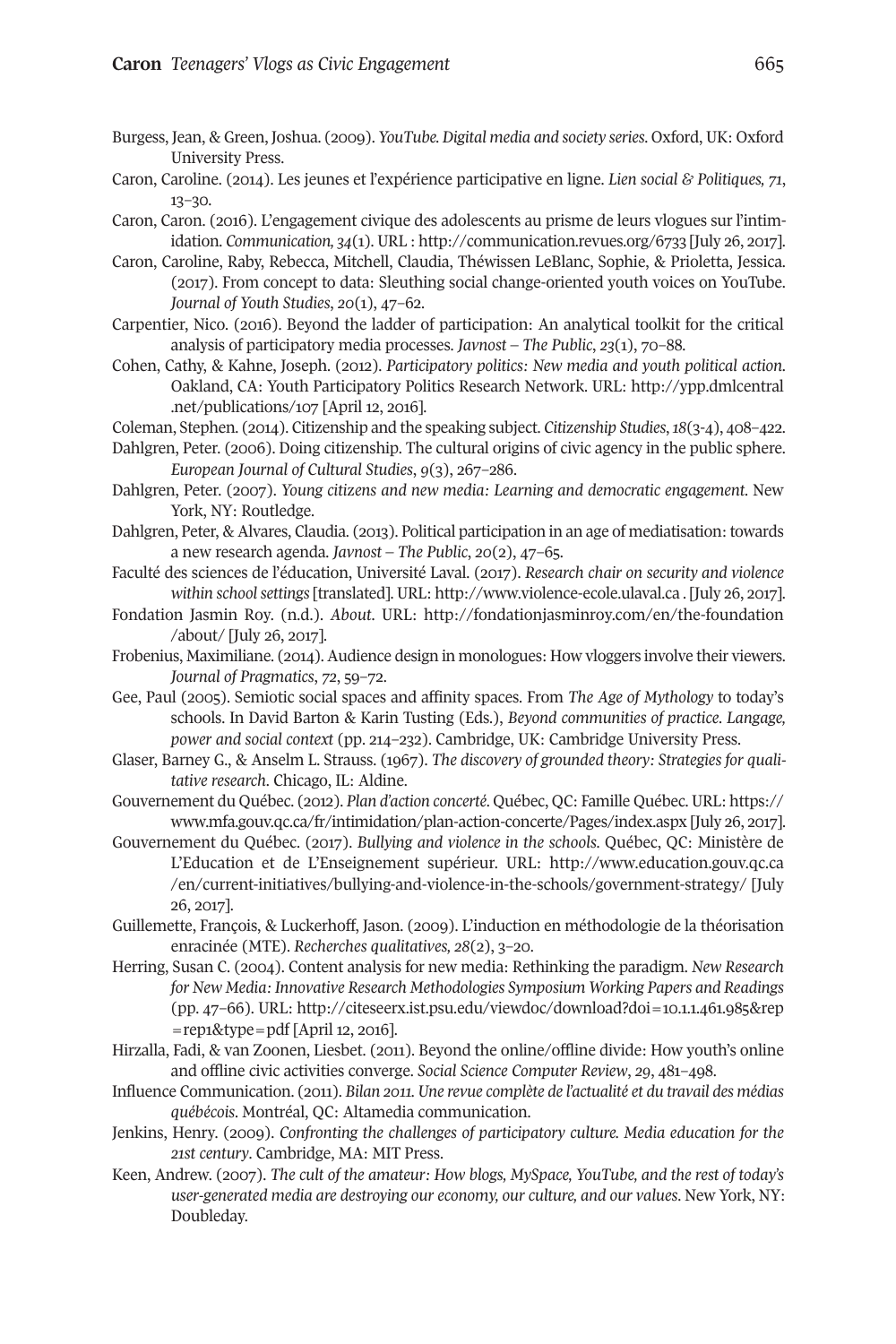- Kress, Gunther. (2010). *Multimodality: A social semiotic approach to contemporary communication*. New York, NY: Routledge.
- Krippendorff, Klaus. (2013). *Content analysis. An introduction to its methodology*. Thousand Oaks, CA: Sage Publications.
- Lange, Patricia G. (2014). *Kids on YouTube. Technical identities and digital literacies*. Walnut Creek, CA: Left Coast Press.
- Lepage, Caroline, Marcotte, Diane, & Fortin, Laurier. (2006). L'intimidation à l'école : analyse critique des écrits. *Revue des sciences de l'éducation*, *32*(1), 227–246.
- Loader, Brian D. (Ed.) (2007a). *Young citizen in the digital age*. New York, NY: Routledge.
- Loader, Brian D. (2007b). Introduction: Young citizens in the digital age: Disaffected or disengaged? In Brian Loader (Ed.), *Young citizen in the digital age* (pp. 1–17). New York, NY: Routledge.
- Loader, Brian D., Vromen, Ariadne, & Xenos, Michael A. (2014). The networked young citizen: Social media, political participation and civic engagement. *Information, Communication & Society*, *17*(2), 143–150.
- Media Awareness Network. (2011). *From consumerto citizen. Digital media and youth civic engagement*. Ottawa, ON: Media Awareness Network.
- MediaSmarts. (2015). *Young Canadians in a wired world, Phase III: Trends and recommendations*. Ottawa, ON: MediaSmarts.
- Milner, H. (2005). Are young Canadians becoming political dropouts? A comparative perspective. *IRPP Choices*, *11*(3), 2–24.
- Normandin, Pierre-André. (2012, February 12). « Québec déposera un projet de loi contre l'intimidation ». *La Presse*. URL: [http://www.lapresse.ca/actualites/politique/politique-quebecoise/201202](http://www.lapresse.ca/actualites/politique/politique-quebecoise/201202/12/01-4495132-quebec-deposera-un-projet-de-loi-contre-lintimidation.php) [/12/01-4495132-quebec-deposera-un-projet-de-loi-contre-lintimidation.php](http://www.lapresse.ca/actualites/politique/politique-quebecoise/201202/12/01-4495132-quebec-deposera-un-projet-de-loi-contre-lintimidation.php) [April 10, 2016].
- Putnam, Robert D. (2000). *Bowling alone: The collapse and revival of American community*. New York, NY: Touchstone.
- Rheingold, Howard. (2008). Using participatory media and public voice to encourage civic engagement. In Lance Bennett (Ed.), *Civic life online: Learning how digital media can engage youth* (pp. 97–118). Cambridge, MA: The MIT Press.
- Snelson, Chareen. (2015). Vlogging about school on YouTube: An exploratory study. *new media & society*, *17*(3), 321–339.
- Strangelove, Michael. (2010). *Watching YouTube. Extraordinary videos by ordinary people*. Toronto, ON: University of Toronto Press.
- Vissers, Sara, & Stolle, Dietlind. (2014). The internet and new modes of political participation: Online versus offline participation. *Information, Communication & Society*, *17*(8), 937–955.
- Zuckerman, Ethan. (2014). New media, new civics? *Policy and Internet*, *6*(2), 151–168.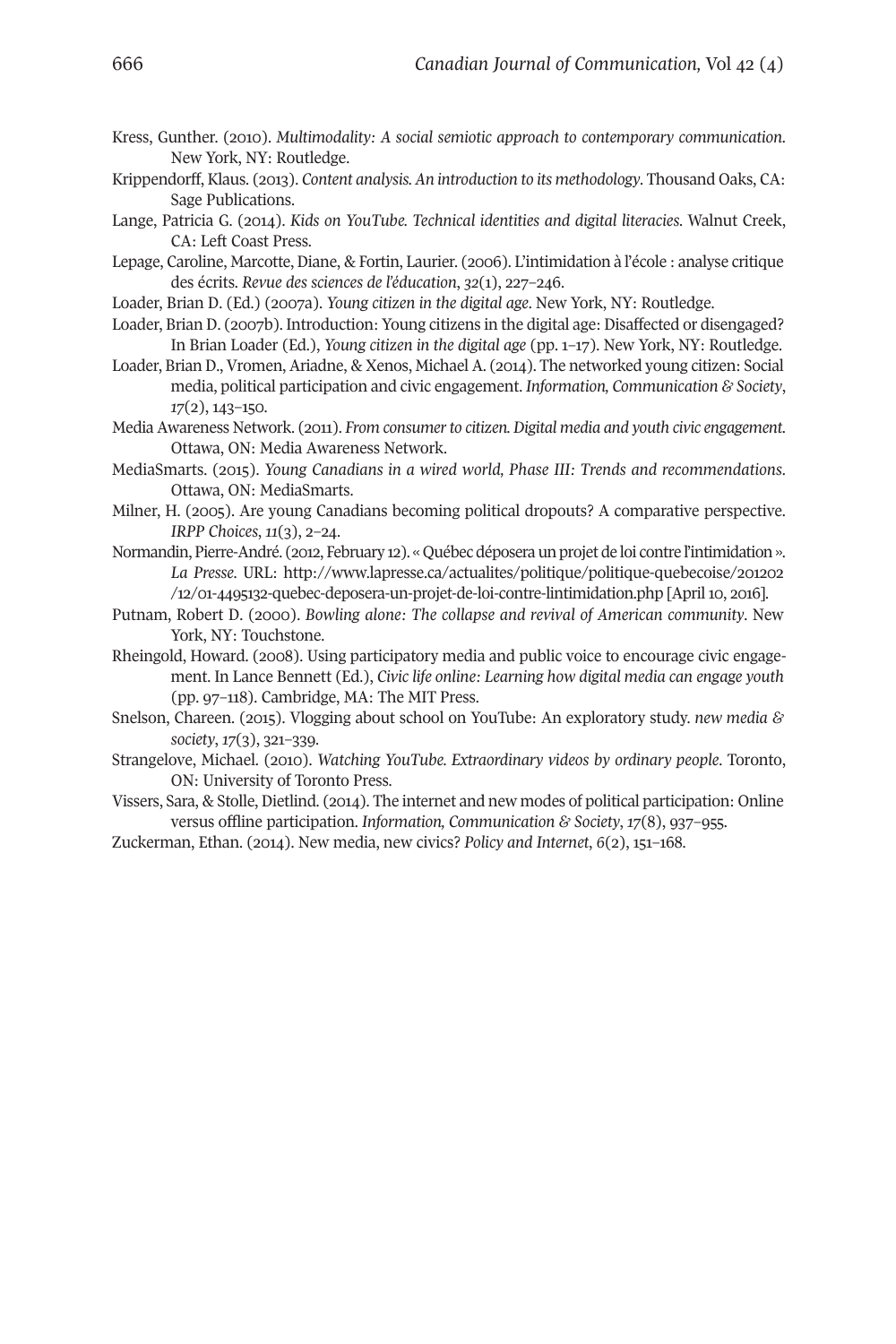| Vlog            | Publication<br>number date (D/M/Y) (F or M) | Gender         | View<br>counts    | $^+$           |                   | Number<br><sub>of</sub><br>comments | Vlogger<br>makes<br>explicit<br>reference<br>to M. | Vlogger makes<br>explicit<br>reference to<br>another vlogger<br>or vlog (with |
|-----------------|---------------------------------------------|----------------|-------------------|----------------|-------------------|-------------------------------------|----------------------------------------------------|-------------------------------------------------------------------------------|
|                 |                                             |                |                   |                |                   |                                     | Raymond                                            | vlog number)                                                                  |
| 1               | $*$ /11/11                                  | M              | $\overline{\ast}$ | ⋇              | $\overline{\ast}$ | $\overline{\ast}$                   | $\overline{\sqrt{} }$                              |                                                                               |
| $\overline{2}$  | 30/05/11                                    | F              | 1,736             | 26             | 0                 | 13                                  |                                                    |                                                                               |
| 3               | 30/11/11                                    | M              | 62,272            | 2,384          | 63                | 632                                 | $\sqrt{}$                                          |                                                                               |
| 4               | 30/11/11                                    | F              | 20,982            | 372            | 26                | 140                                 | $\overline{\sqrt{} }$                              |                                                                               |
| 5               | 30/11/11                                    | M              | 711               | 11             | 0                 | 0                                   | $\overline{\sqrt{ }}$                              |                                                                               |
| 6               | 30/11/11                                    | F              | 132,183           | 2,061          | 111               | 819                                 | $\overline{\sqrt{} }$                              | $\sqrt{2}$                                                                    |
| 7               | 30/11/11                                    | F              | 421               | $\overline{2}$ | 1                 | $\overline{2}$                      | $\overline{\sqrt{ }}$                              |                                                                               |
| 8               | 30/11/11                                    | M              | 652               | 17             | $\overline{1}$    | 17                                  | $\overline{\sqrt{} }$                              | $\sqrt{45}$ , 2                                                               |
| 9               | 01/12/11                                    | $\overline{F}$ | 31,849            | 141            | 16                | 141                                 | $\sqrt{}$                                          |                                                                               |
| 10              | 01/12/11                                    | F              | 250               | 3              | 1                 | 5                                   | $\overline{\sqrt{ }}$                              | $\sqrt{#5}$                                                                   |
| 11              | 01/12/11                                    | M              | 1,156             | 30             | 3                 | 30                                  | $\overline{\sqrt{} }$                              | $\sqrt{2}$                                                                    |
| 12              | 01/12/11                                    | M              | 5,762             | 123            | 16                | 66                                  | $\overline{\sqrt{} }$                              | $\sqrt{45}$ , 2, 55                                                           |
| 13              | 01/12/11                                    | M              | 7,655             | 223            | 8                 | 69                                  | $\sqrt{}$                                          |                                                                               |
| 14              | 01/12/11                                    | M              | 6,364             | 50             | 4                 | 45                                  | $\overline{\sqrt{} }$                              |                                                                               |
| 15              | 02/12/11                                    | M              | 69                | $\overline{2}$ | 0                 | 1                                   |                                                    |                                                                               |
| 16              | 02/12/11                                    | M              | 148               | 3              | 0                 | 1                                   | $\sqrt{}$                                          |                                                                               |
| 17              | 02/12/11                                    | M              | 121               | 4              | 0                 | $\overline{2}$                      | $\overline{\sqrt{ }}$                              |                                                                               |
| 18              | 02/12/11                                    | M              | 651               | 11             | 11                | 17                                  | $\overline{\sqrt{} }$                              |                                                                               |
| 19              | 02/12/11                                    | $\overline{F}$ | 5,110             | 13             | $\overline{2}$    | 28                                  | $\overline{\sqrt{} }$                              |                                                                               |
| 20              | 02/12/11                                    | F              | 640               | 16             | 1                 | 8                                   | $\overline{\sqrt{ }}$                              | $\sqrt{45}$                                                                   |
| 21              | 02/12/11                                    | M              | 6,995             | 92             | $\overline{1}$    | 31                                  | $\overline{\sqrt{} }$                              |                                                                               |
| 22              | 04/12/11                                    | F              | 1,127             | 21             | 2                 | 8                                   | $\overline{\sqrt{} }$                              |                                                                               |
| 23              | 08/12/11                                    | F              | 259               | 3              | 0                 | 1                                   | $\overline{\sqrt{} }$                              |                                                                               |
| 24              | 22/01/12                                    | M              | 1,567             | 56             | 12                | 14                                  | $\overline{\sqrt{ }}$                              |                                                                               |
| 25              | 01/02/12                                    | M              | 815               | 8              | 12                | 10                                  |                                                    |                                                                               |
| 26              | 03/03/12                                    | M              | 211               | 13             | 11                | 4                                   |                                                    |                                                                               |
| 27              | 05/03/12                                    | F              | 645               | 1              | 19                | 24                                  |                                                    |                                                                               |
| 28              | 07/03/12                                    | F              | 136               | 3              | 1                 | 0                                   |                                                    |                                                                               |
| 29              | 21/04/12                                    | M              | 186               | 6              | 1                 | 4                                   | $\sqrt{}$                                          |                                                                               |
| 30              | 15/06/12                                    | F              | 24,635            | 248            | 13                | 185                                 |                                                    |                                                                               |
| 31              | 30/07/12                                    | M              | 89                | 4              | 1                 | 1                                   |                                                    |                                                                               |
| 32              | 10/10/12                                    | M              | 3,896             | 84             | 82                | 39                                  |                                                    |                                                                               |
| 33              | 15/10/12                                    | M              | 29,207            | 684            | 19                | 164                                 |                                                    |                                                                               |
| 34              | 26/10/12                                    | M              | 1,051             | 91             | 13                | 30                                  | $\sqrt{}$                                          |                                                                               |
| 35              | 07/12/12                                    | M              | 298               | 4              | 0                 | 2                                   |                                                    |                                                                               |
| 36              | 14/12/12                                    | F              | 334               | 9              | 0                 | 4                                   |                                                    |                                                                               |
| $\overline{37}$ | 22/02/13                                    | M              | 54                | $\overline{2}$ | 0                 | 0                                   | $\overline{\sqrt{} }$                              |                                                                               |
| 38              | 03/03/13                                    | F              | 91                | 3              | 2                 | 2                                   |                                                    |                                                                               |
| 39              | 02/04/13                                    | $\overline{F}$ | 625               | 4              | 1                 | 5                                   | $\overline{\sqrt{} }$                              |                                                                               |

**Appendix 1: Overview of the research sample (***n* **= 55)**